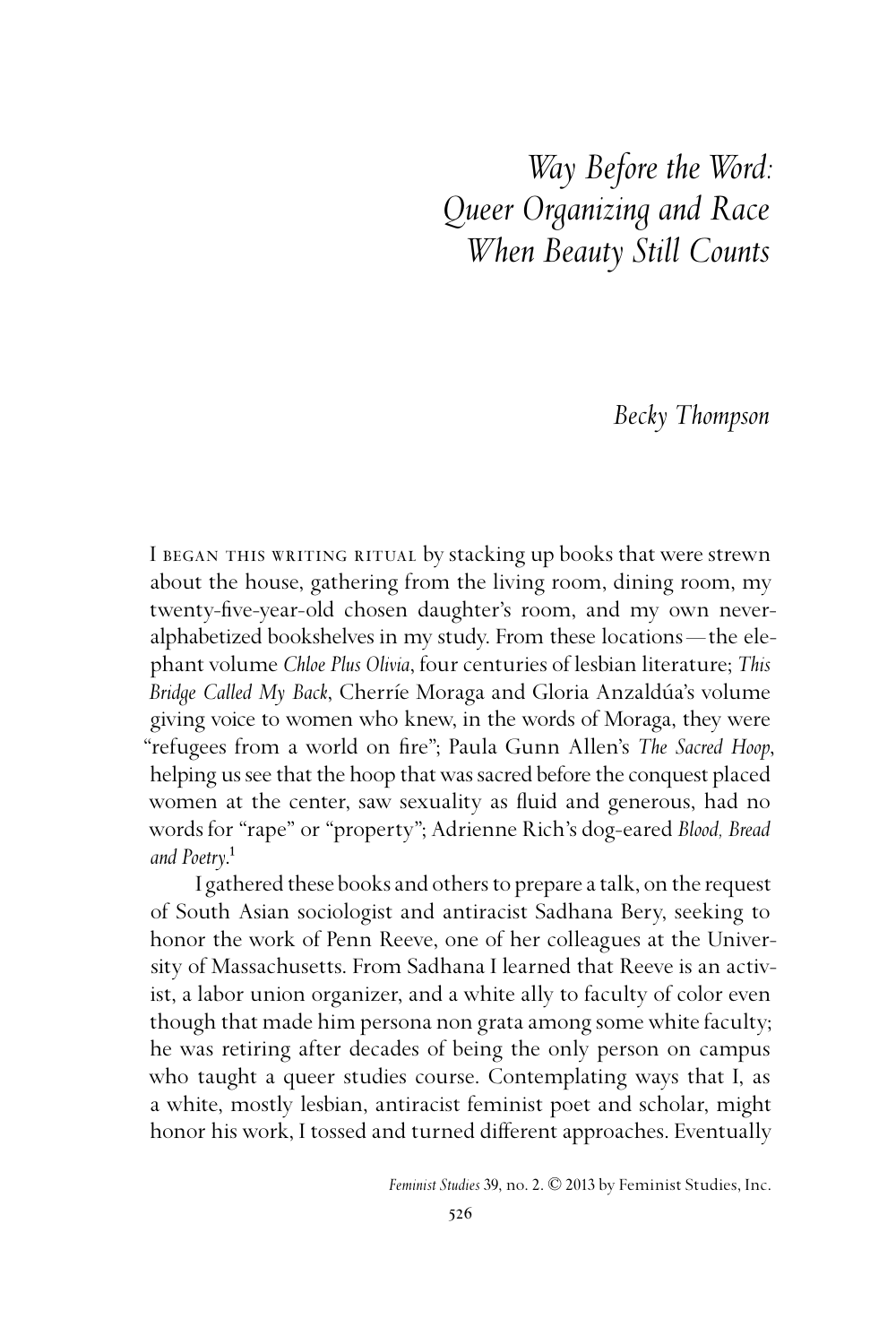I settled on a talk that draws on poetry to trace key moments in the LGBT movement in the United States, with particular attention to the poetry of people of color, whose work has been enormously influential in my writing and teaching for the last twenty-five years.<sup>2</sup> My hope is that focusing on poetry as a plumb line might bring levity and celebration to the topic even as I also explore splits and divides in multiracial LBGT organizing.

My wish to draw on poetry as flashpoints is not to analyze its craft but rather to highlight poems as moments of electricity, of resistance, of witness; celebrations of the erotic as a life force among us. With poems I hope to go places a linear text cannot. In this way, this essay is imagistic, not definitive, a personal memoir of sorts, seeking intergenerational, multiracial conversation.

On my gathering stack I added Essex Hemphill's *Brother to Brother: New Writings by Black Gay Men*; Urvashi Vaid's *Virtual Equality*, a critique of the mainstreaming of lesbian politics; *Home Girls: A Black Feminist Anthology* with the section "Black Lesbians —Who Will Fight For Our Lives But Us"; and Audre Lorde's *Sister Outsider*, a collection of essays that reads like poetry, teaching us that silence will not protect us, that "the master's tools will not dismantle the master's house," that our work is all interwoven with the "transformation of silence into language and action."³

From the room of my daughter, Crystal Rizzo, a self-identified "gender-queer, bisexual Southern Ute and African American activist," comes a veritable cacophony of books zooming around her master's thesis, an Indigenous feminist analysis of Palestinian and Native American hip hop.<sup>4</sup> Her books are decidedly more recent, headier, with many more words on the page than my books—the terms "interrogate," "cross pollinate," "heteropatriarchy," and "hypermasculate" dotting the lines that used to have words like "we who believe in freedom cannot rest" and "identity politics" and "What Chou Mean *We*, White Girl<sup>"5</sup>

Daunting as this task is  $-a$  light touch chronicling of queer organizing and race —I realize that both "queer" and "race" are made up terms to begin with; names for "earth suits" we zip into when we enter the world, zip out of when we exit, our time in this life restricted by clothes that are way too tight.<sup>6</sup>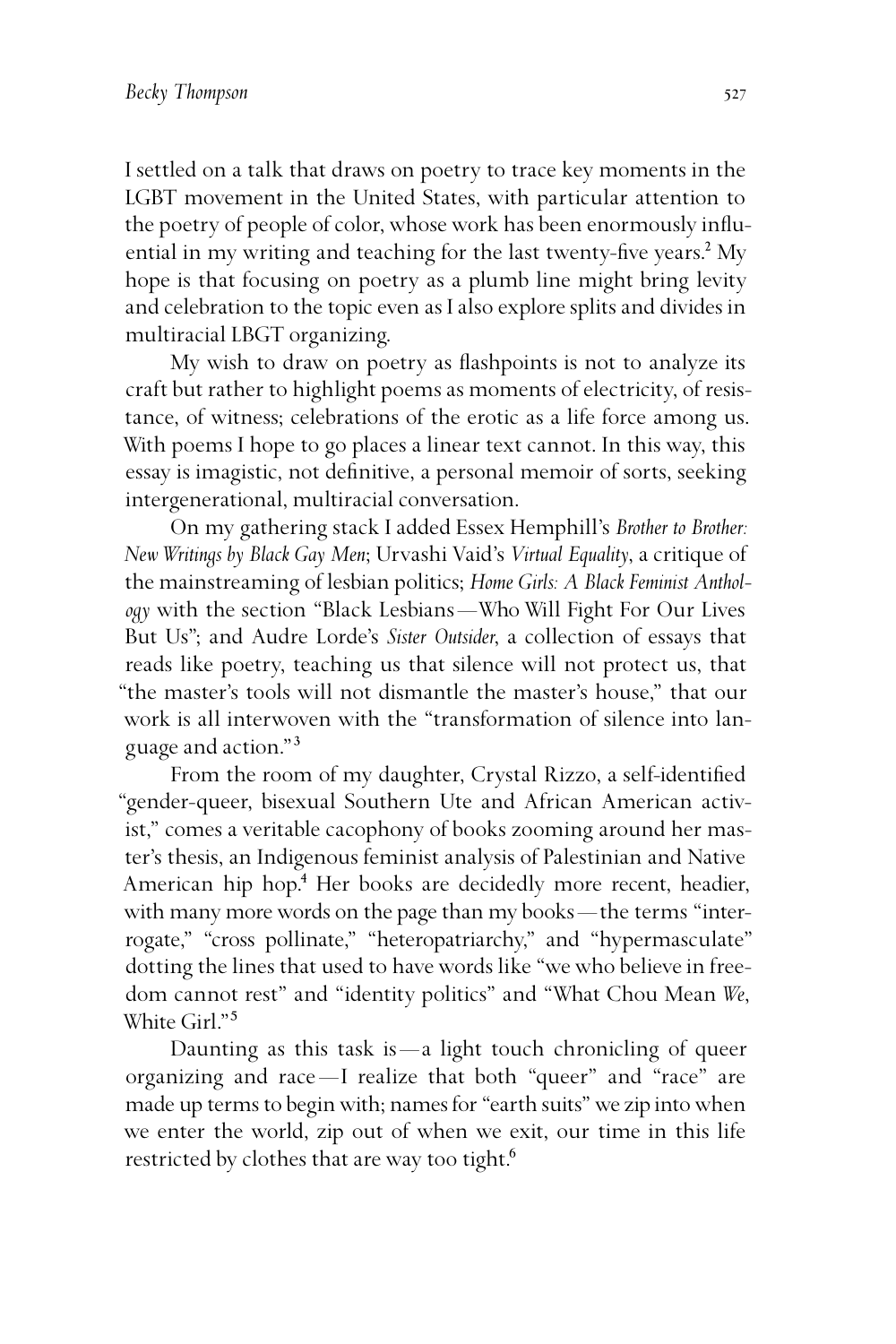But here I am, running the risk of being overwhelmed entirely by the enormity of queer studies, of its jagged, fluid, sophisticated, foundational, liberal, radical, provocative contributions, when it dawns on me that this essay is really a chance to celebrate beauty—the beauty of work that has been done, bringing justice and texture to our lives, including those in academia, an institution that routinely runs the risk of suffocating itself. Down the rabbit hole of this journey I write:

Way before we used the word "gay" in a language that the English brought on boats before the word "homosexual" was served up on diagnostic manuals before the word "queer" was brought in by Butler and sons this land was queer a Native queer riding horses with two-sided saddles wrapping sage in bundles dancing for the split moon

two spirit began here before spilt blood with no mercy annihilating women the earth, her soil

women loving in doorways children sidling up men reaching under brokeback mountain skies

the story begins with the land that has no boxes only horses honey and horses

Since one story of queer living begins with the land, tracing roots of contemporary queer organizing could easily begin with Muscogee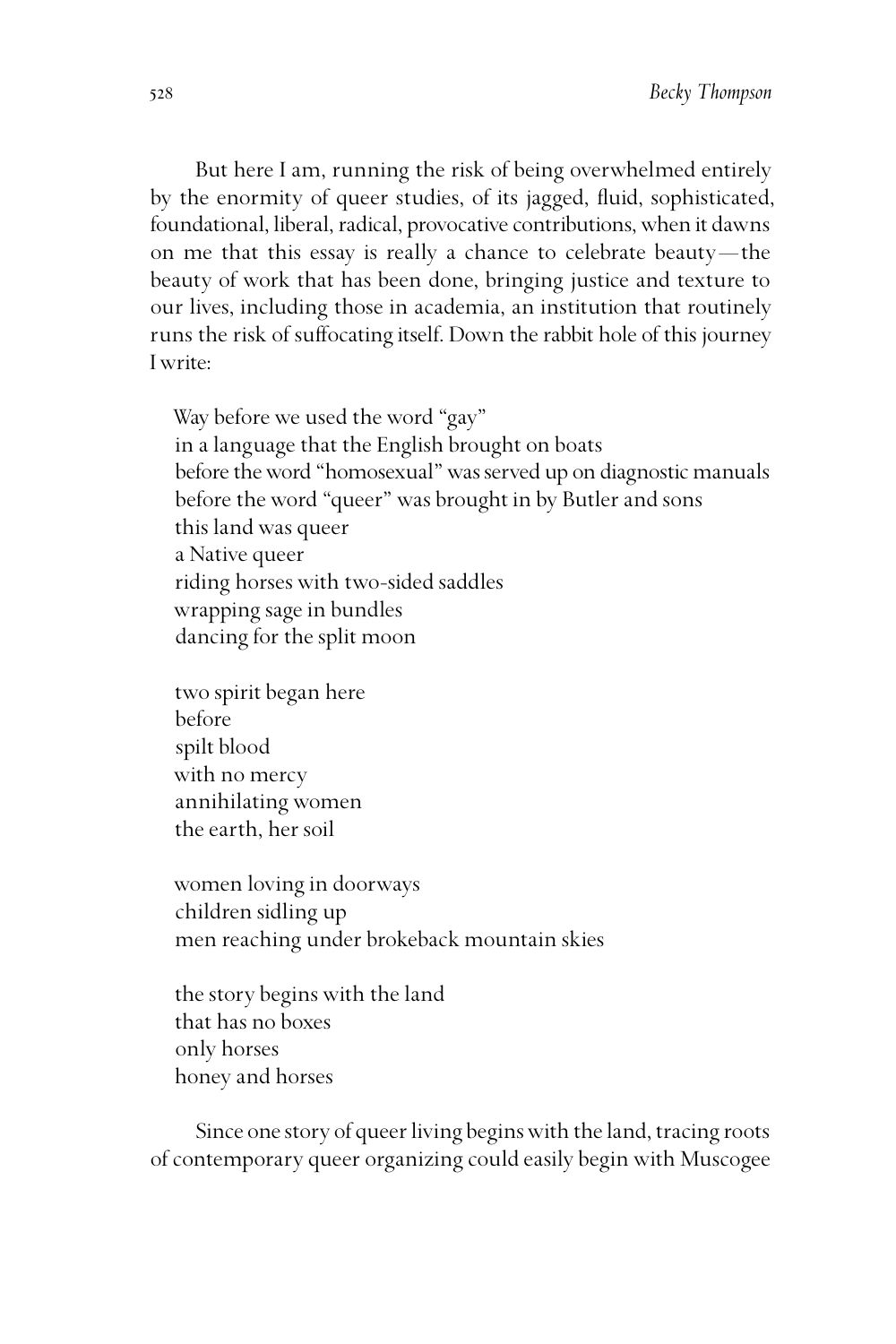poet Joy Harjo's brilliant early poem "She Had Some Horses."<sup>7</sup> When it was first published in 1983 the poem signaled the rise in Indigenous women's organizing and the development of Native American studies. With her use of rhythmic repetition, paradox, and an expansive vision, the poem also made room for all kinds of links to other women's struggles.<sup>8</sup> The poem's opening lines:

She had horses who were bodies of sand. She had horses who were maps drawn of blood. She had horses who were skins of ocean water. She had horses who were the blue air of sky.

"She Had Some Horses" takes the reader on a sweaty, pulsing, risky ride with horses "who threw rocks at glass houses," "who said they weren't afraid," "who lied," "who told the truth, who were stripped bare of their tongues"; a thousand horses, resilient, full of contradictions, able to make a rider laugh and cry and get on a horse again.<sup>9</sup>

"She Had Some Horses" conjures up Black women who left the South after the Civil War, seeking independence and escape from domestic abuse, a way to make a living outside of debt peonage and patriarchal families toward a beckoning West.<sup>10</sup> "She Had Some Horses" references those who "cried in their beer" and then stood up and said "hell no" to the police, to the vice squads who had been ruining gay parties in the bars for decades; that motley marvelous multiracial group of drag queens, butch lesbians and their adoring femmes who refused to be harassed any more, who drew in hundreds of protestors to join them in the following days. Stonewall, the bar in New York City that we still celebrate as the location for joy and loving outside the bounds of surveillance and humiliation. Stonewall, taking its cues from the civil disobedience of the civil rights movement; the multiracial composition of the Black Power movement; Bayard Rustin, the gay Black man who was the architect of the 1963 March on Washington for Jobs and Freedom; Lorraine Hansberry, playwright of the brilliant *A Raisin in the Sun*; and maybe even Malcolm X (who may have had same-sex relations in his youth).<sup>11</sup>

The multiracial composition of the Stonewall uprising did, in concert with the Indigenous roots of an expansive sexuality, give us a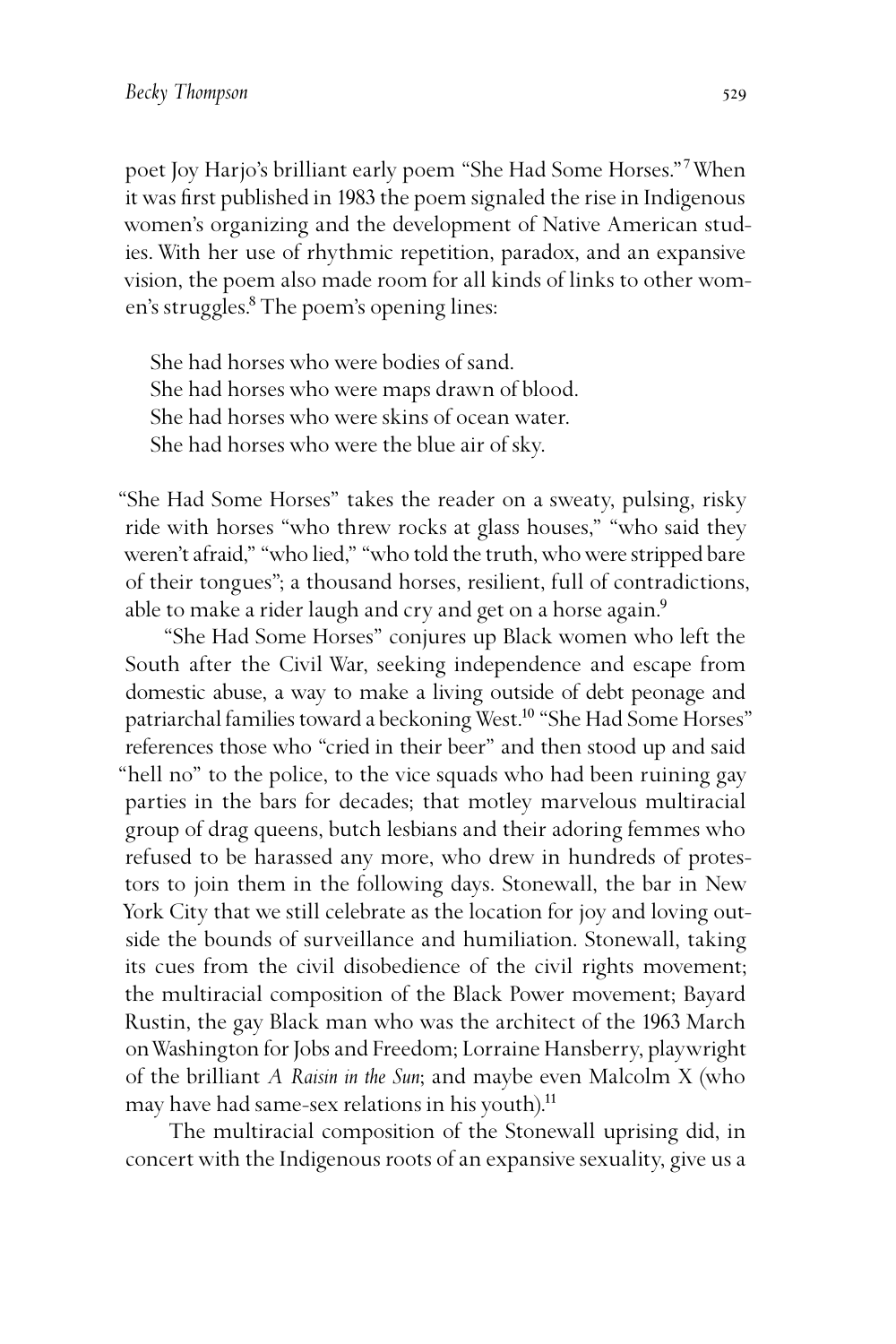groundswell for a big vision, a color- class- gender- sexuality-friendly movement, ways of loving and being that could buck up against patriarchy and racism and heterosexism at the same time.

It is this sentiment, this politic, that we see fifteen years later in poems and essays that eventually become *This Bridge Called My Back* and *Home Girls: A Black Feminist Anthology*.<sup>12</sup> From both books, published by Kitchen Table: Women of Color Press, we see the first widely circulated volumes (and a press) of the SecondWave US women's movement by and for women of color. Both volumes include poems by the rock-every-crowd-with-her-sultry-voice Black feminist poet Kate Rushin, including "The Bridge Poem," the namesake for *This Bridge Called My Back*.

I've had enough I'm sick of seeing and touching Both sides of things Sick of being the damn bridge for everybody

Nobody Can talk to anybody Without me Right?

I explain my mother to my father my father to my little sister My little sister to my brother my brother to the white feminists The white feminists to the Black church folks the Black church folks To the ex-hippies the ex-hippies to the Black separatists the Black separatists to the artists the artists to my friends' parents…

Then I've got to explain myself To everybody

I do more translating Than the Gawdamn U.N.

Forget it I'm sick of it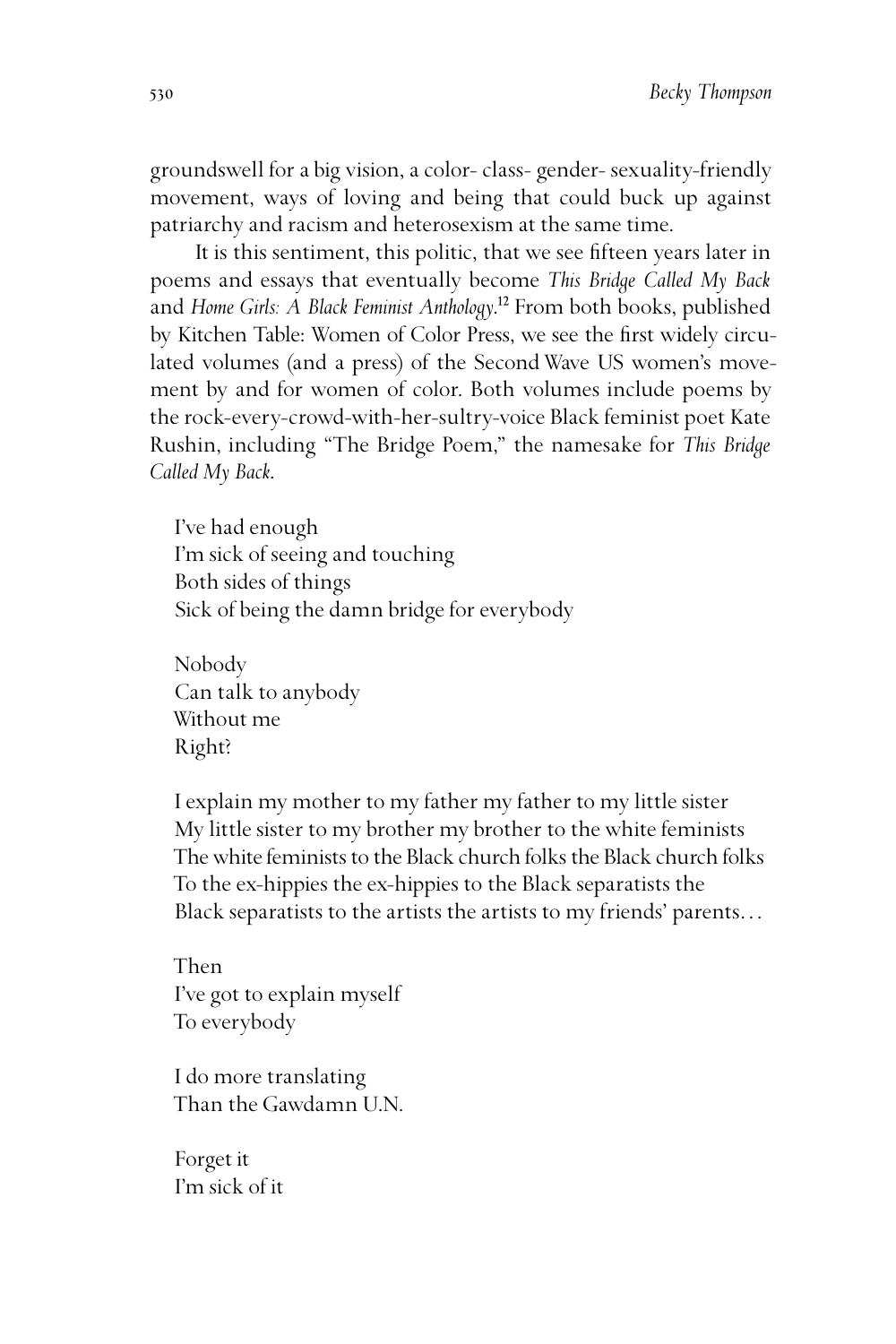I'm sick of filling in your gaps

Sick of being your insurance against the isolation of your self-imposed limitations Sick of being the crazy person at your holiday dinners

Sick of being the odd one at your Sunday Brunches

Sick of being the sole Black friend to 34 individual white people

Find another connection to the rest of the world Find something else to make you legitimate Find some other way to be political and hip

I will not be the bridge to your womanhood Your manhood Your humanness

I'm sick of reminding you not to Close off too tight for too long

I'm sick of mediating with your worst self On behalf of your better selves

I am sick Of having to remind you To breathe Before you suffocate Your own fool self

Forget it Stretch or drown Evolve or die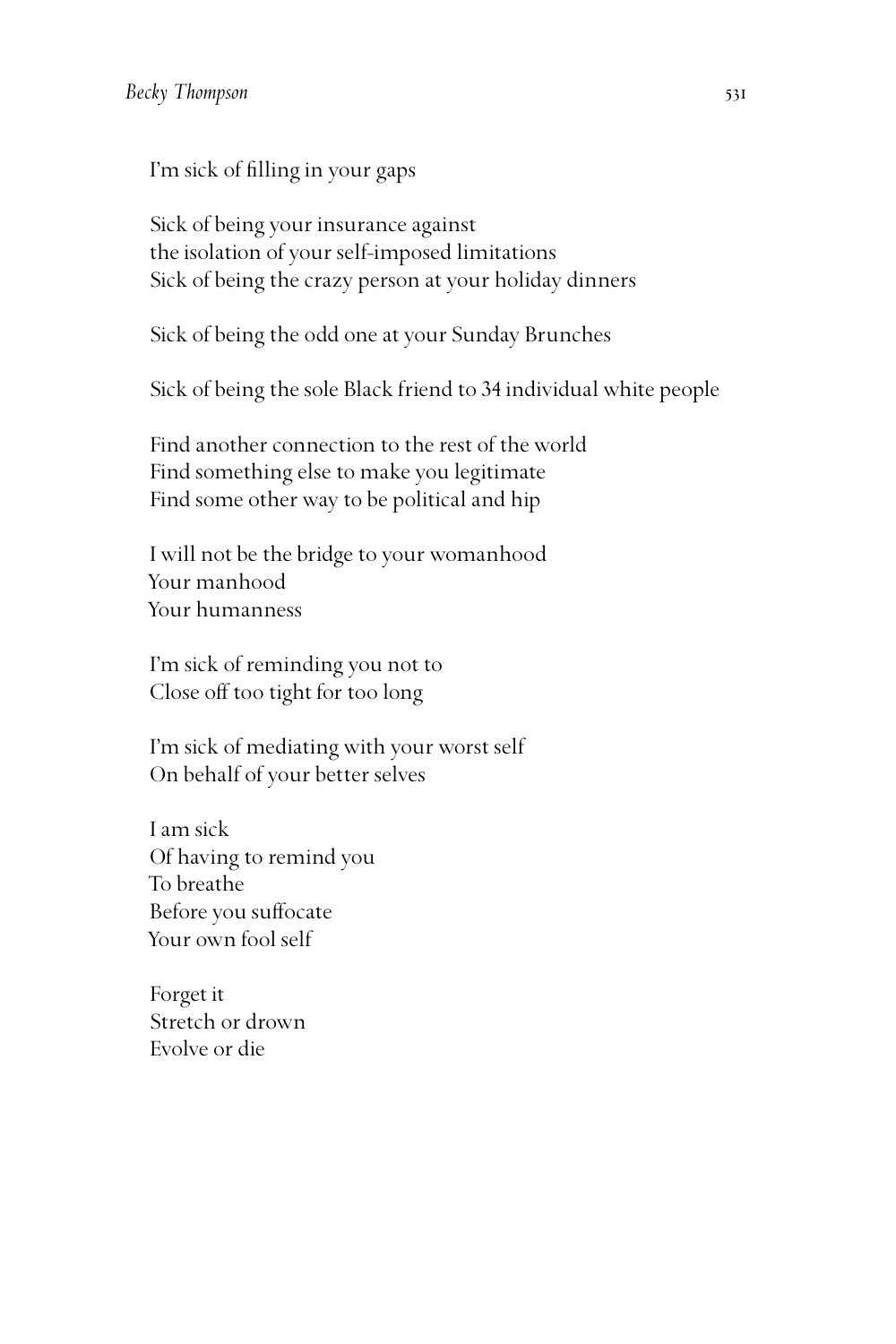The bridge I must be Is the bridge to my own power I must translate My own fears Mediate My own weaknesses

I must be the bridge to nowhere But my true self And then I will be useful  $^{13}$ 

Rushin's poems were ones students tacked up on dormitory doors, activists opened and closed contentious feminist forums with, women recited when in love, when fighting, when trying to survive a bio-family Thanksgiving dinner with a woman lover in tow.<sup>14</sup> Giving visceral protest to having to be everybody's translator, Rushin's poems anticipated Patricia Hill Collins's Black feminist theory that identified African American women as "outsiders within."<sup>15</sup> Rushin refuses the mammification of Black women—when Black women have to hear everybody else's problems and then don't have time for their own work, are expected to come early and stay late, to be everybody's guardian—an expectation played out in academia, as well as in nonprofits and community organizing.<sup>16</sup> Her poems speak to the need for women of color to communicate and activate together mother to daughter, sister to sister, lover to lover, friend to friend.

This vital sentiment is one that is picked up throughout *This Bridge Called My Back*, for example, when Japanese American Mitsuye Yamada writes, "Invisibility is an Unnatural Disaster," an essay reflecting the history of Asian women being told to be quiet, invisible.<sup>17</sup> In "Speaking in Tongues," Anzaldúa urges herself and other women of color to "forget the room of one's own—write in the kitchen, lock yourself up in the bathroom. Write on the bus or the welfare line, on the job or during meals, between sleeping and waking."<sup>18</sup> For Anzaldúa and many other women of color, writing is a lifeline, a way of knowing one exists, a way of finding one's body, one's desires, before and after words.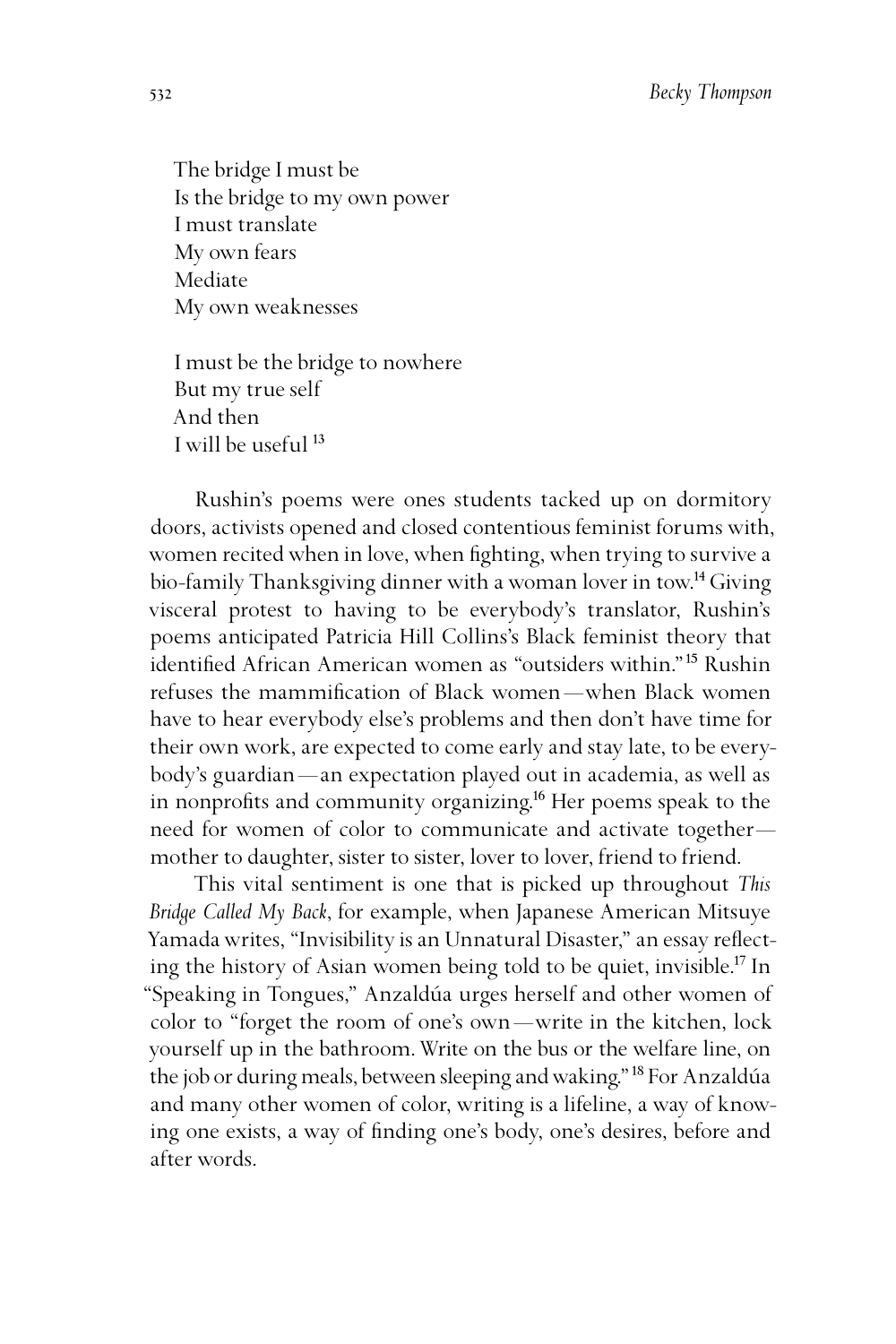Alongside *This Bridge Called My Back* came *Home Girls* as the early 1980s brought a gorgeous blossoming of writing and activism by variously self-named womanists, lesbians, feminists, and radical women of color. In *Home Girls* was the transformative Combahee River Collective Statement, named after a river in South Carolina that Harriet Tubman crossed to free 750 Black slaves, declaring "our politics sprang from our shared belief that Black women are inherently valuable, our shared liberation, a necessity, not an adjunct for someone else's struggle."<sup>19</sup> It was also during this time that the South Asian feminist Chandra Mohanty linked up with the Trinidadian lesbian feminist Jacqui Alexander on their way to three decades of scholarship and agitation together. Through their organizing and theory building they systematically urged us to make plain our differences, to decolonize our spines, to stop treading, even if softly, on stolen cultures and ground.<sup>20</sup>

While *This Bridge Called My Back*, *Home Girls*, and *A Gathering of Sprit* the first edited volume of poetry and prose by and for Native women, edited by Mohawk poet Beth Brant —and other foundational books of the time were written for women of color, some white women, myself included, were learning that becoming allies meant listening to women of color—in classrooms, in intimate conversations, in organizing.<sup>21</sup> We were learning it is not okay to use the term "feminist" or "lesbian" without dealing with race privilege and that there is no substitute for honest, peer, working relationships across race and other famously intimacy-breaking divides.

From women of color, I started to understand the deep paradox about race and privilege so succinctly explained by Black lesbian feminist Pat Parker in her poem "For the white person who wants to know how to be my friend." Her opening lines, "the first thing you do is to forget that i'm Black. / Second, you must never forget that i'm Black."<sup>22</sup> From this oft-cited, honest, ironic, sarcastic, brave poem Parker speaks out about what bell hooks labeled "appropriation" and what Wendy Rose later called "white shamanism"—the white misuse of culture that Black/Native people create and sustain.<sup>23</sup> Parker expresses, "You should dig Aretha, / but don't play her every time I come over." And, "…if some Black person insults you…please do not apologize to me…. It makes me wonder if you're foolish."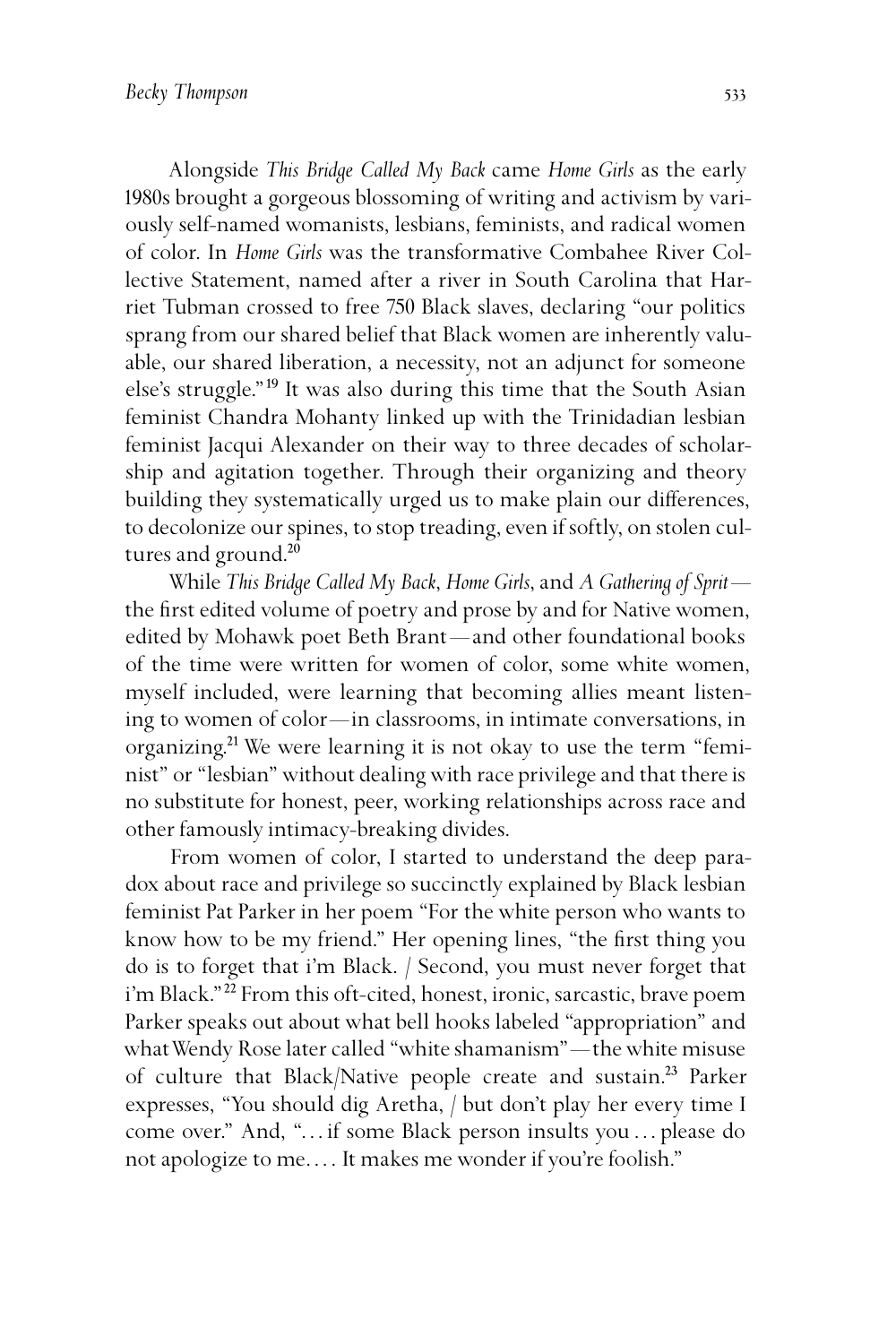Parker's poem and other writing of the time served as directives for people wanting to turn white privilege on its head: do not expect women of color to be your educators, to do all of the bridge work. White people need to be bridges as well. Do not lump African American, Latina, South Asian, and Native American women into one category. Listen to the anger of women of color. It is informed by centuries of struggle. White women, look to your own history for signs of heresy and rebellion.

There was a lot of incentive during those times to get on board in terms of race-conscious lesbian feminist life. In the late 1970s and early 1980s, in many urban East and West Coast circles, being gay was the place to be. By then, "women of color" had become a new political subject, lesbian women of color in particular. Women were setting up presses, bookstores, and academic departments —Africana studies, women's studies —and letting everybody know we needed to, as Rushin wrote, "Stretch or drown / Evolve or die." From conferences, community forums, late-night rendezvous, and poetry readings emerged political, social, and erotic spaces that catapulted the movement forward. Audre Lorde declared that lesbians and gay men were at the forefront of every liberation movement. We all believed it. The pairing of lesbian and feminist made sense: it was who many of the high-powered shakers and makers were, generating erotic energy while doing book tours, marches, festivals, breaking up and making up again.

The 1980s and early 1990s was a period when being cute and staying in love inevitably required taking a politics of liberation seriously, the synergism and creativity of the erotic was the backdrop for a poem I wrote called "When Home Girls Were Still Alive" that referenced the anthology edited by Barbara Smith, *Home Girls: A Black Feminist Anthology*, one of the key texts of the multiracial feminist movement.<sup>24</sup>

In those days when skin was heady & roller coaster was the intellect everybody wanted we dressed in our dyke finest on Sundays for the Dark Room poetry series when the hottest & the baddest read the latest & the boldest in the days before spoken word when reading still followed the line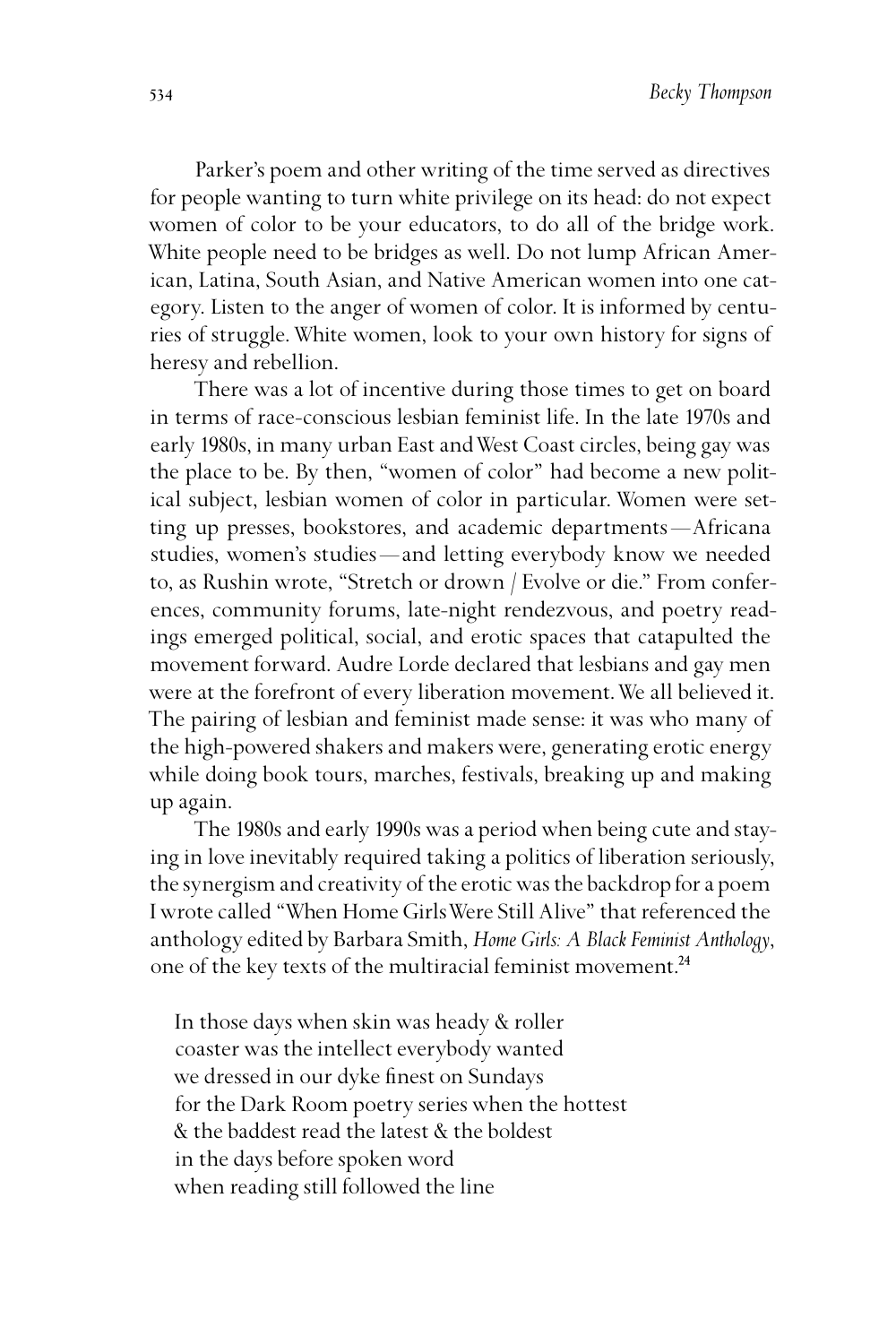with a similar slow cadence & Brooks & Baraka were the elders but not the only & nighttime love could make or break on who was the cutest in the crowd. So all the Black women came to the Dark Room with their black jeans pressed just right & their newly dreaded dreads twisted just right with the white girls' hair cut so close, when Pell grants & city money still kept women flush enough for Patchouli & two copies of the signed books and after would be a restaurant, any restaurant that would take a dozen so we could dozen ourselves into the evening, looking so fine, when Evelynn still saw me as her apple & we could all recite Lorde essays like they were poetry because they were, when color was a fashion & a politic & Sunday evening loving could catapult us into Wednesdays & did.<sup>25</sup>

Looking back now, it is painfully ironic that during the same years when multiracial feminism was exploding with talent —art, music, words, styling short cuts, and dreadlocks —AIDS was beginning to ravage whole communities. By the mid-1980s, Castro Street and Commercial Street and Christopher Street often felt like ghost neighborhoods. A bunch of us went seeking, praying, protesting, whispering, shouting for dignified healthcare, government response, institutions that could hold people amid the ravages of AIDS.<sup>26</sup>

Activists were stunned by the quick and dirty losses from the virus. At the first national conference on AIDS in Denver in 1983, I remember a group of gay men taking over the microphones all lined up for a panel at one of the keynote sessions. They pushed the doctors aside, taking charge of the space, knowing that advocating for their own lives and healthcare was their only option. Partly from women who had built the women's health movement, gay men learned that their lives depended upon peer education. This meant making safe sex sexy, supporting in-your-face patient advocacy, working every angle to keep people healthy. It meant cocktails and acupuncture,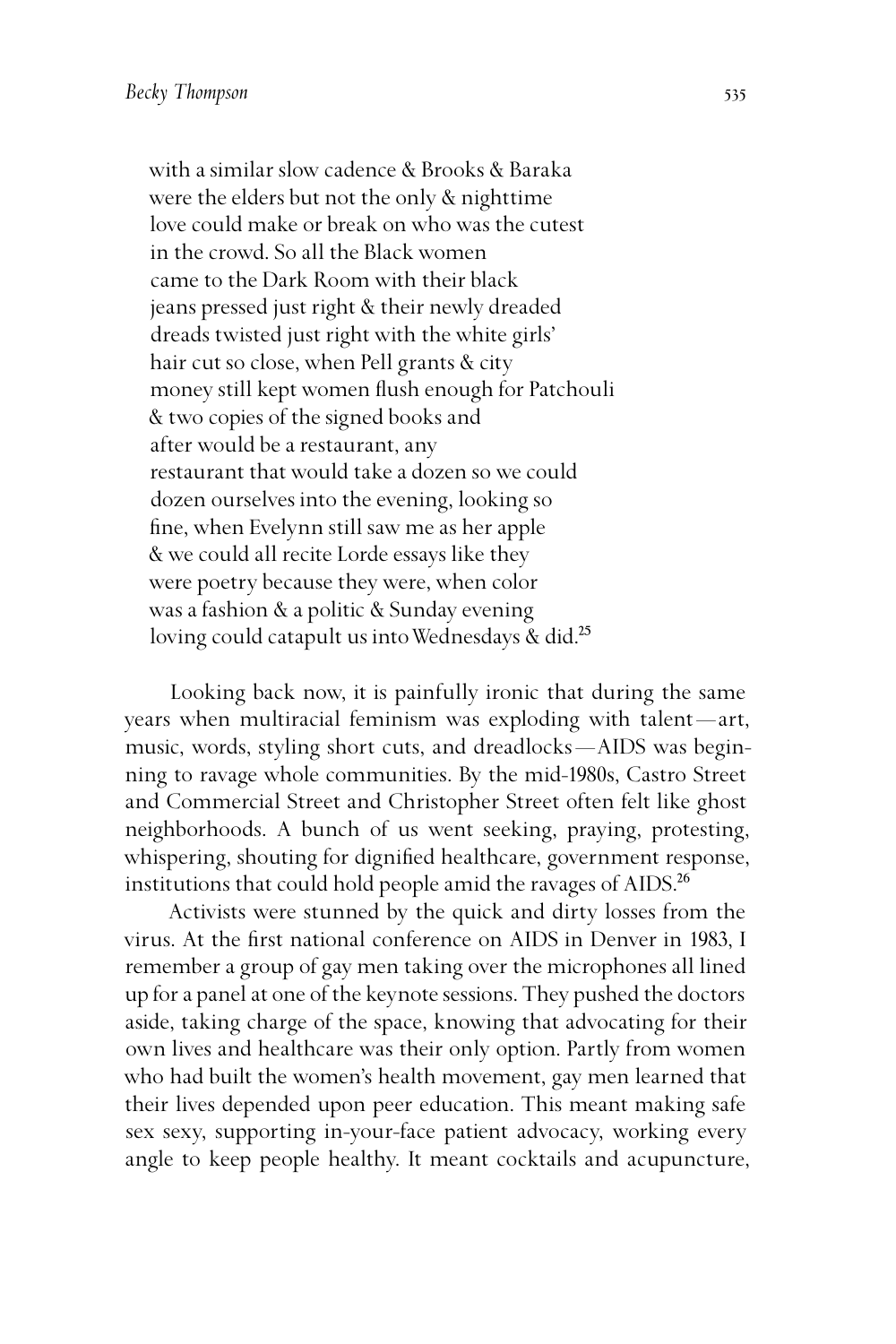quitting stressful jobs and taking over the Brooklyn Bridge until somebody—anybody—devoted some funding to research.

While the media portrayed AIDS as a white gay disease, communities of color soon knew differently. Black gay men knew that saving their own lives meant holding on, "brother to brother." This is what Essex Hemphill responded to when the writer and activist Joseph Beam died, when Hemphill finished a volume of writing by Black gay men that Beam had started. In his poem "When My Brother Fell," Hemphill picks up the weapons Beam could no longer use "and never once questioned" whether he could carry the "weight and grief" such a project required. Moving into Beam's family's home in Philadelphia, Hemphill finished *Brother to Brother* and then much other furiously beautiful poetry that he left with us on his own passing at age thirty-eight.

To the end, Hemphill kept his messages real and steady, erotic and serious; his last public speech in 1995 delivered with his trembling, passionate voice as he spoke about falling in love while staring death down.

I was counting T cells on the shores of cyberspace and feeling some despair when along came a single, handsome man with a fresh bouquet for me. As I try to love myself for the first time, he comes challenging me to claim a higher ground than I ever imagined. As I try to love myself for the first time, he comes along encouraging me to love him too  $\dots$  as I sing and dance as fiercely as ever.<sup>27</sup>

Perhaps it was the unrelenting losses from AIDS; perhaps it was the vicious turn to the Right enacted by Reagan and his cronies who followed; perhaps it was the increasing assaults on multicultural education, the defunding of women's studies, Black studies, ethnic studies departments that people had taken to the streets to create; perhaps it was the precipitous rise in the number of Black and Native and Latino men in prison; perhaps it was all of that and more that meant that by the late 1990s, many of us began having a hard time recognizing what the media was now claiming as lesbian and gay life.

This is another irony I guess. It may have been precisely because of the enormity of AIDS, that AIDS was taking the lives of people in Bedford Stuyvesant and from corn-stacked neighborhoods in Iowa, from the ivory towers at Duke University and rural villages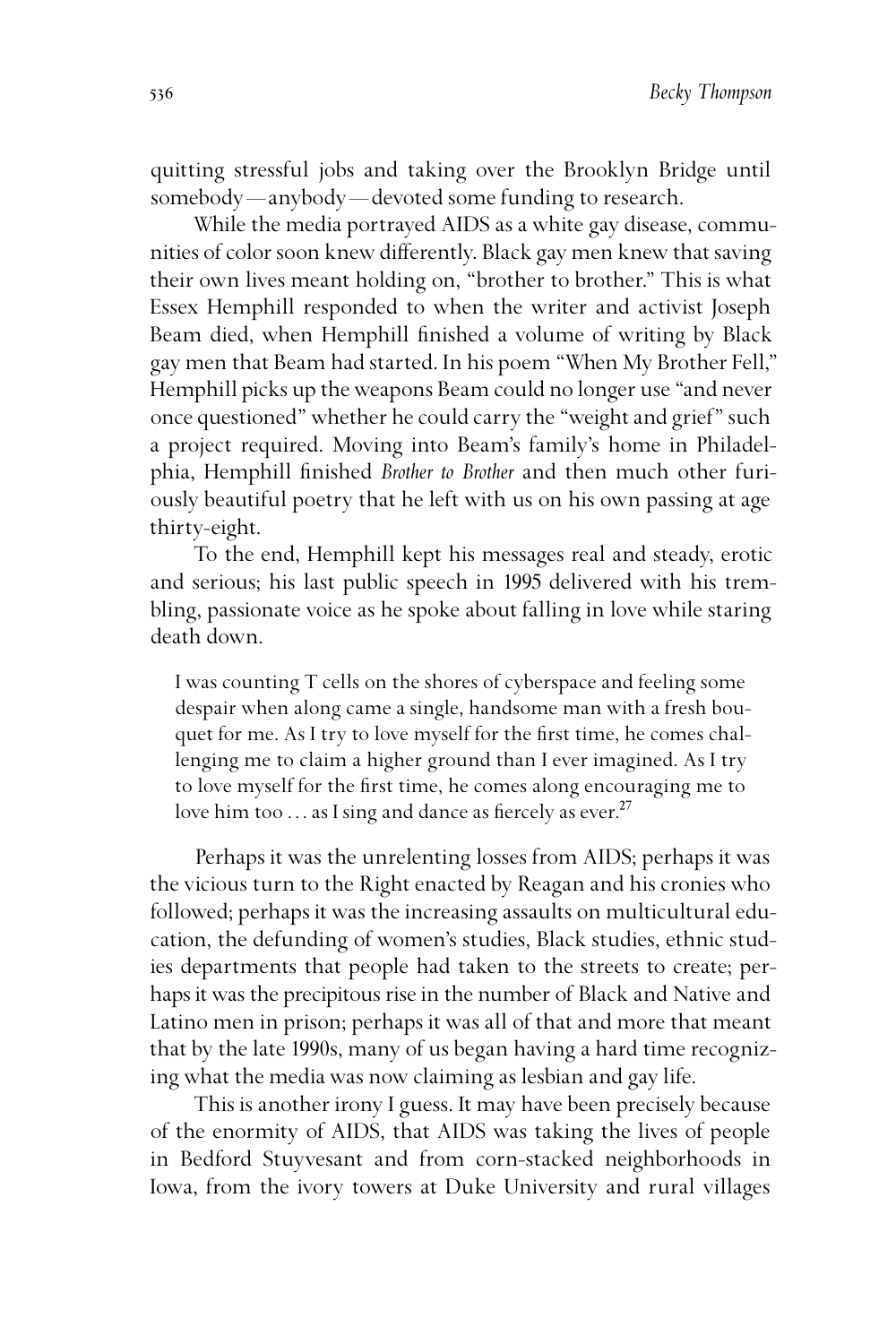in the Ivory Coast, that more and more people were coming out of the closet. Nothing like a lover threatening to die on you to help you find the courage to stand up to a bigoted grandfather, an evangelical friend. But with all that coming out, with all of the *Angels in America*, we also witnessed a move toward an ultimately conservative agenda in the mainstream lesbian and gay movement (and to some extent, in the academy).

Those on the borders of the lesbian and gay movement —who had asked the center to reconsider, to grow bigger—were kicked even more to the outskirts. This included the Pat Califias of the world who, in the 1980s, drew hundreds to her sex-positive S/M workshops only to find her work censored; the dykes on bikes who used to lead the pride marches by day and take on the police raids at night and who were now fighting for access to hormones; the lesbian feminists who had grown up on civil disobedience to protest US imperialism in Nicaragua and Grenada, corporate sponsorship of apartheid, and Nestle's sale of baby formula, which was killing babies, now pushing baby carriages and registering at Toys R Us for baby showers. I became a mom, too: I am not outside of this loop. And still, because many of us who had learned, in the words of Jamaican lesbian writer Michelle Cliff, to "claim the identity they taught me to despise" and had grown up taking to the streets and getting arrested, we had a hard time recognizing what the mainstream media was calling the lesbian and gay movement.<sup>28</sup> It is this disorientation that prompted this poem, "Invisible Man," around the time I was coediting a volume of poetry and prose on HIV/AIDS across the Black diaspora.<sup>29</sup>

The gay man who is out but not out tells me he wants a book that is not about sex or gay men or history or choir boxes or Essex or Joseph or Bill T. Jones or Ailey or…He wants a book about everybody except anybody I ever knew when blocking the Brooklyn Bridge meant trying to save a life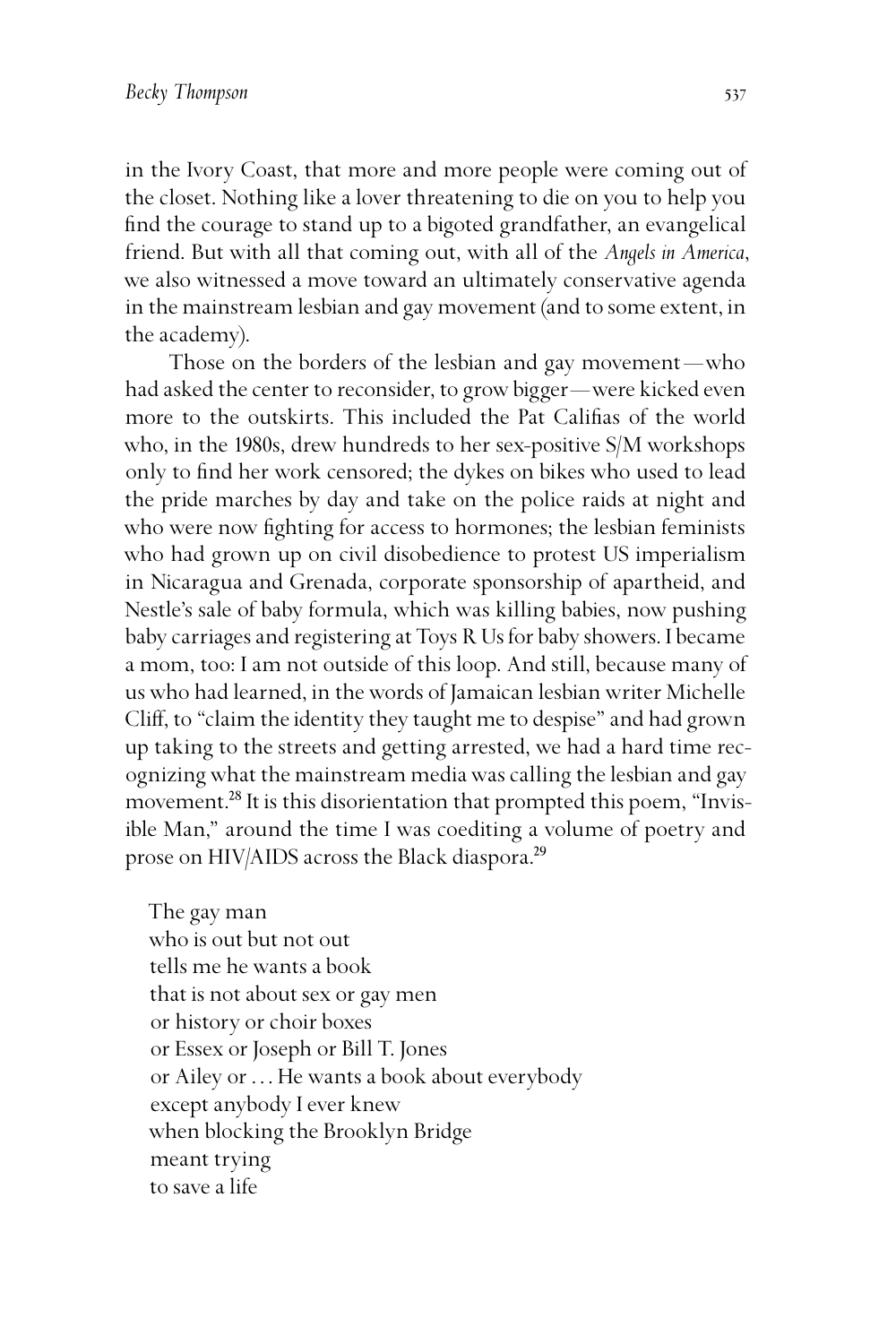get a cocktail buy some time which is what we don't have when revising history cocktails as fantasy that somehow we are all in this together except we are not since down low still means sky-high stakes and Essex's spirit is still warm to my touch.

In the place of the by-whatever-means-necessary types, we saw the rise of Ellen DeGeneres, *Will and Grace*, the push for same sex marriage, and the struggle for lesbian and gay acceptance in the military. This shift put a lot of us in a bind. I mean, who could be against the right of a couple who had been together for thirty years to share a mortgage, a mailbox, a double bed when relatives came to visit, to be able to say last rites to each other without fear of getting kicked out of the hospital, to celebrate holidays together without having to play footsie underneath the table? Who could be against the rights of people joining the military in order to get access to education and healthcare, to name who they loved, who they would want to be contacted if they were killed during combat? Who could be against all that?

But something was off, terribly off, that conservatives and lesbians and gay men seemed to be teaming up to support gay marriage. Those on the margins of the mainstream movement —that would be most of us —lesbians and gays of color, antiracist white lesbians and gay men, transgender activists, working-class women and men, drag queens and butches —began asking questions. What happens to the erotic that for so long was linked to the taboo, to dark rooms and special dyke nights, when it finds itself normalized, homogenized, as vanilla as the rest? What happens to a community—long known for creating all sorts of crazy-ass families —that is now celebrating one-woman to one-woman marriages, the picket fence, a too-high mortgage, and 2.5 children? What happens when a progressive push for state-funded universal healthcare and public education gets sideswiped by marriage, where those with middle- and upperclass healthcare and pension resources can provide for their spouses,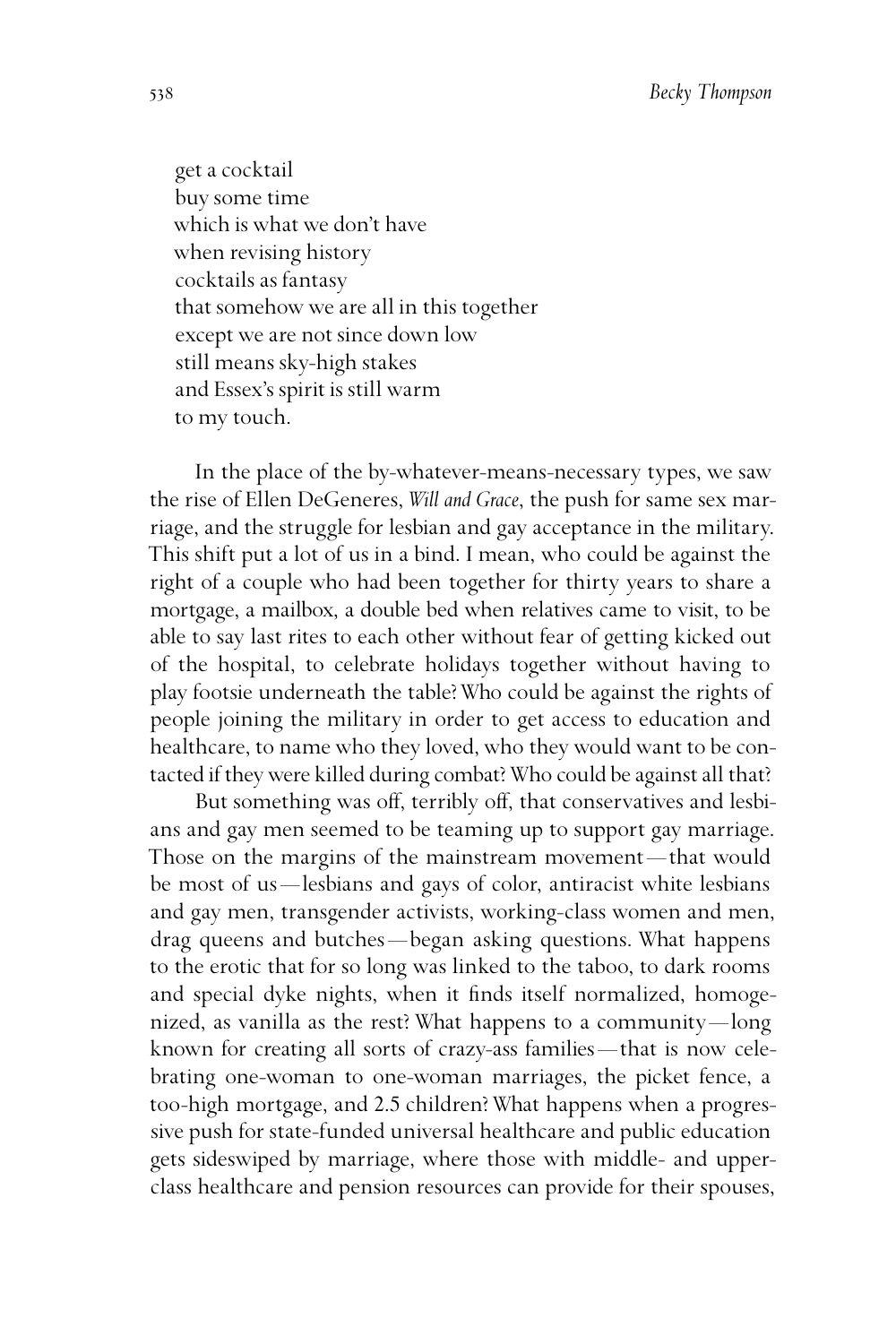privatizing access, as those who choose not to marry can no longer turn to the state for basic resources? When did marriage become sexy? Aren't we the ones who questioned such a thing - maybe not in practice but at least as a matter of principle?

And then there was Don't Ask, Don't Tell, which made no sense whatsoever—I mean everybody knows, we do stand out —and which required the lesbian and gay movement to develop some pretty reactionary policies. As Pat Parker said in 1980, "If the passage of the ERA [Equal Rights Amendment] means that I am going to become an equal participant in the exploitation of the world; that I am going to bear arms against other Third World people who are fighting to reclaim what is rightfully theirs—then I say Fuck the ERA." $^{30}$ 

This turn to the Right is why, I think, when I tried to find a poem about 9/11 that captured the anti-imperialist, pro-racial justice, antimilitary sentiment at the heart of multiracial feminism…I couldn't think of a single one written by an LGBT author. For me, if there was one poem that most spoke to the complexity and insanity of the 9/11 attacks it was "First Writing Since" by Suheir Hammad, a Palestinian American New Yorker and straight woman whose brother is in the US Navy. In the first section of this magnificent, haunting, complex poem Hammad writes,

there have been no words. i have not written one word. no poetry in the ashes south of canal street. no prose in the refrigerated trucks driving debris and dna. not one word.

today is a week, and seven is of heavens, gods, science. evident out my kitchen window is an abstract reality. sky where once was steel. smoke where once was flesh.

fire in the city air and i feared for my sister's life in a way never before. and then, and now, i fear for the rest of us.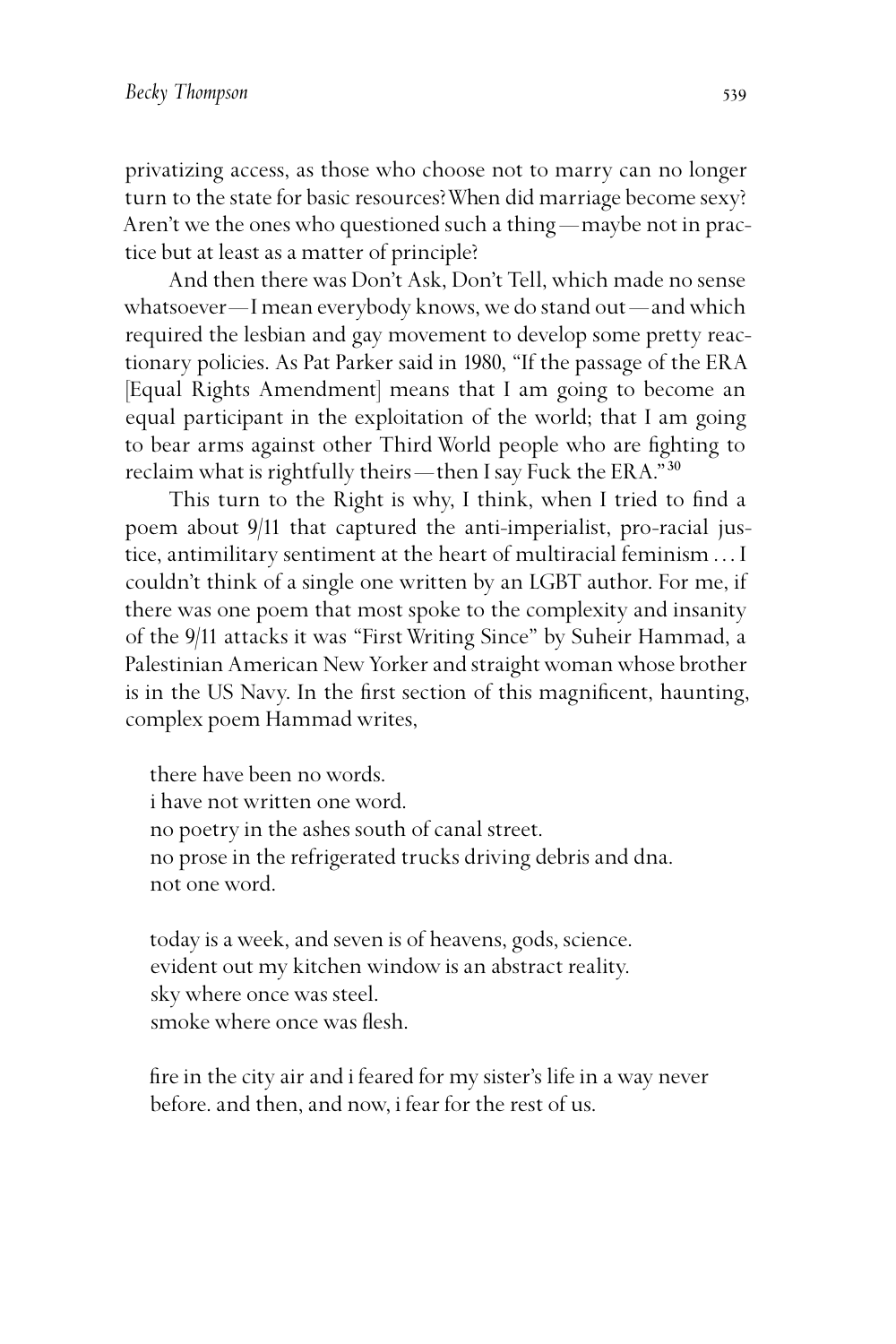first, please god, let it be a mistake, the pilot's heart failed, the plane's engine died.

then please god, let it be a nightmare, wake me now. please god, after the second plane, please, don't let it be anyone who looks like my brothers.

i do not know how bad a life has to break in order to kill. i have never been so hungry that i willed hunger i have never been so angry as to want to control a gun over a pen. not really. even as a woman, as a palestinian, as a broken human being.

never this broken.

more than ever, i believe there is no difference. the most privileged nation, most americans do not know the difference

between indians, afghanis, syrians, muslims, sikhs, hindus. more than ever, there is no difference. $31$ 

The upside, I guess, of a straight woman best naming the complexities and contradictions of 9/11 is that any comprehensive LGBT movement is one that recognizes alliances. The power of Hammad's poem is understanding that you don't have to claim any of the growing alphabet —LGBTQIA—to know that the bombing of Iraq after 9/11 was wrong. That the invasion of Afghanistan was wrong.

The turn to the Right of the mainstream LGBT movement was mirrored in the academy as well as in the activist community: accessibly written research and art was being trumped by a postmodernist trend—Foucault and Butler, Derrida and Lacan, de Lauretis and Ashbery—using a language that was so specialized, so technical, so multisyllabic that a lot of us began to ask, what happened to beauty? With all of the attention to performance and heteronormativity, to interrogations and interpolation, a lot of us began to ask, what happened to desire?

I am reminded again of the 1995 Black Nations? Queer Nations? conference —the same one where Hemphill spoke about T-cells in cyberspace —where an extraordinary group of scholars and activists gave talks centering on the question mark after each phrase. They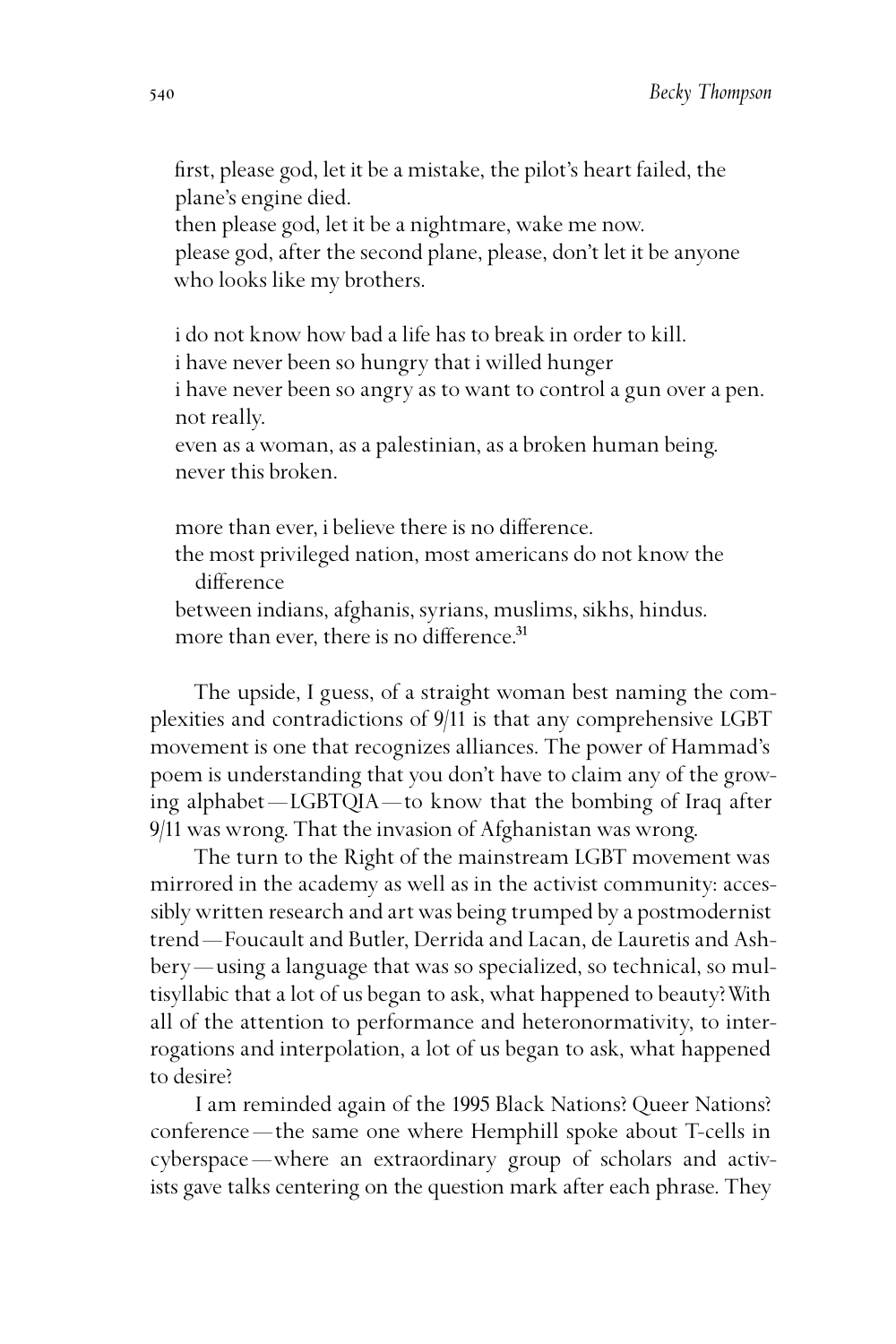asked, what happens when we think of revolution in nationalist terms? What happens when we think of gay people as a nation? Is there any nationalism that can be imagined that is not militarized? Can there be just one queer nation? Wahneema Lubiano, Jacqui Alexander, Anthony Appiah, Coco Fusco, Simon Nkoli, Barbara Smith —you can just imagine how smart, how provocative, how principled the talks were. The breathtaking wordsmith-ing they provided meant everyone in the audience was listening when one of the panelists, Elas Farajaje-Jones, an African American/Native American (Tsalagi/Cherokee) activist and divinity professor wearing a Howard University sweatshirt said something like, with all this talk about postmodernist this and interrogating that, with all this theory about heteronormative this and foregrounding that, how come "we never talk about FUCKING anymore?"<sup>32</sup> The crowd erupted. Everyone laughed. Many people wiggled in their seats.

Everybody knew what he was talking about —the institutionalization of gay and lesbian studies, of queer studies now being legitimated in the academy enough so that we are now using, in Lorde's term, the master's tools —wrapping theory around as many big words and abstract concepts as the best of straight, white, Eurocentric philosophers. When did it happen, that "identity politics" became something regressive, considered almost a swear word rather than an organizing principle letting people know that often the most radical politics we have to offer come from our own identities, our own bodies, with all their multiplicity and contradictions? Whatever happened to an LGBT version of Karl Marx's "Communist Manifesto"? What happened to a movement that recognized that the world is, in fact, on fire? What happened to a movement built on desire and chicken dykes, chaps, and sending condoms flying from floats at Pride marches? What happened to LGBT writing that people passed to each other under the sheets that kept us studying because it was hot? What happened to the butches with their white shirts pressed just right, their newly dreaded dreads twisted just right?

I guess this is where my daughter steps in, who some days calls herself queer, some days calls herself a lesbian-identified bisexual, some days calls herself a lesbian with butch tendencies, who always knows herself as Southern Ute and African American, who recently brought six-foot-tall cherry branches to welcome home her Japanese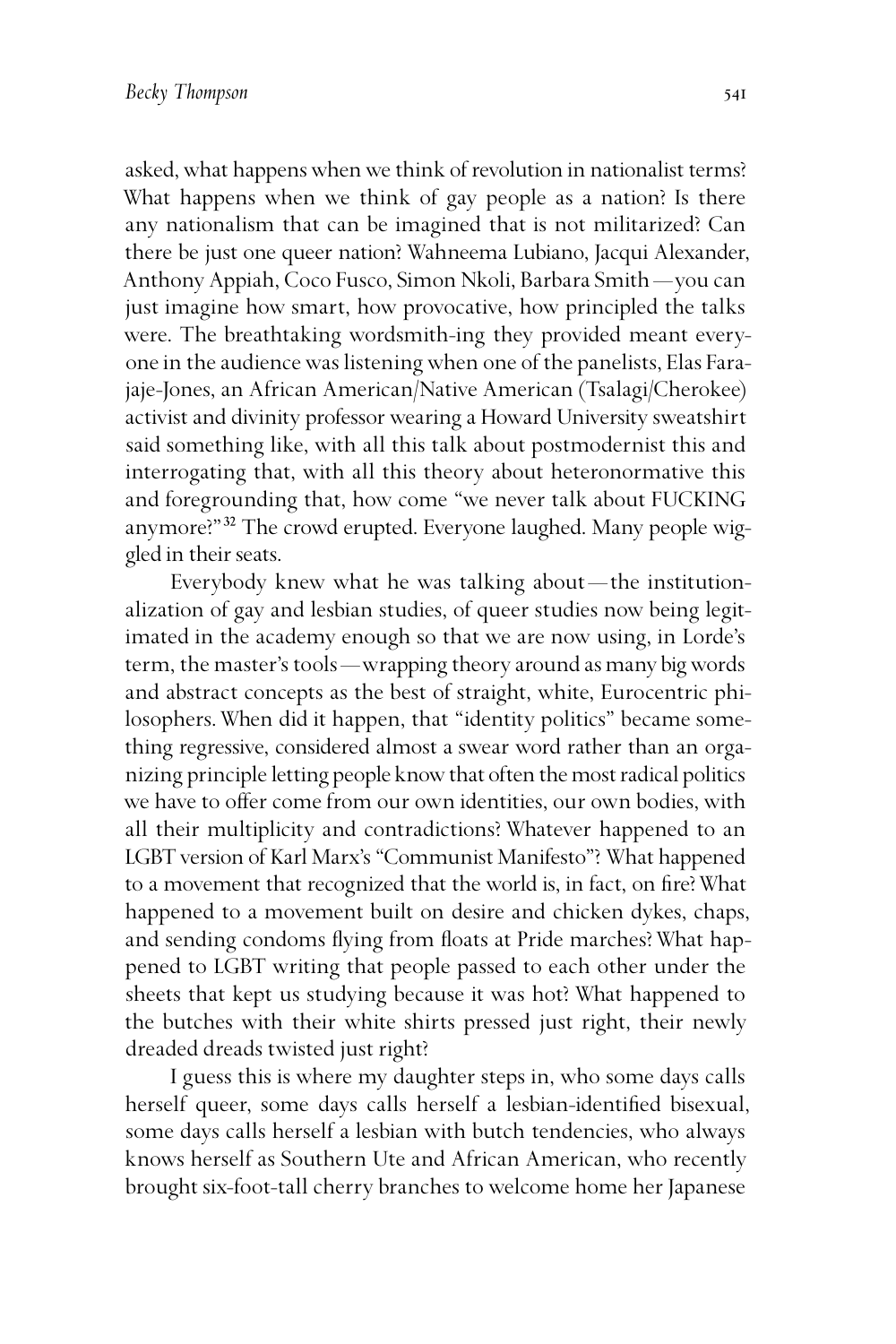girlfriend from the airport. This is the juncture where I turn to Crystal who is currently reading *Queer Indigenous Studies: Critical Interventions in Theory, Politics and Literature*, an anthology that includes Andrea Smith's powerful work on the conquest of Native women and the use of heteronormativity in settler colonialism, Brian Gilley's work on Two Spirit Men's positionality, and Scott Morgensen's brave work on what non-Natives can learn from Two Spirit organizing.<sup>33</sup> Crystal is hanging with the best of them—devouring Joan Nestle's *Persistent Desire: The Butch Femme Reader* and examining the complex struggles during the sex wars of the 1980s while organizing a repoliticized dyke march in Boston before traveling to South Africa, where she will be studying LGBT organizing.<sup>34</sup>

Crystal and many graduate students tell me that the highly academic language gives her new ways to see ideology and power, tells me that speaking that language gives her a sense of confidence. I get called old-fashioned as I try not to get defensive, reminding myself that conservation is a way of honoring a tradition that changed the world so much. Silently, I remind myself that not all language travels through our bodies in the same way, poetry heating the blood in a way most academic prose cannot. As the poet Susan Sherman writes, "If a poem were a hand, if it were alive, warm. If it / could reach out. If it could enter places I cannot. *If it could do things that make me afraid.*"<sup>35</sup>

Meanwhile the United States is still occupying Afghanistan. Israel continues to practice apartheid in Palestine. Hate crimes against transgender, lesbian, and gay people continue to shake fear into many walking the streets, and 20 to 40 percent of homeless youth are LGBT.<sup>36</sup> A fabulous graduate student I recently worked with, Nik Donia, did her master's thesis on participatory research with LGBT homeless youth in New York City. Another student is writing on the shifts in the writing of Gloria Anzaldúa and Mab Segrest's work—how their work reflects changes in LGBT politics and scholarship. They are making super highways between successive waves of feminism, as they tweet, text, and whirl around on the internet with their three-dimensional, illuminating talks.<sup>37</sup>

This younger generation seems to handle more complexities than I did at their age; multitasking seems to allow them to juggle whole worlds of knowledge while sipping wheatgrass smoothies. As I return from the 2012 National Women's Studies Association conference in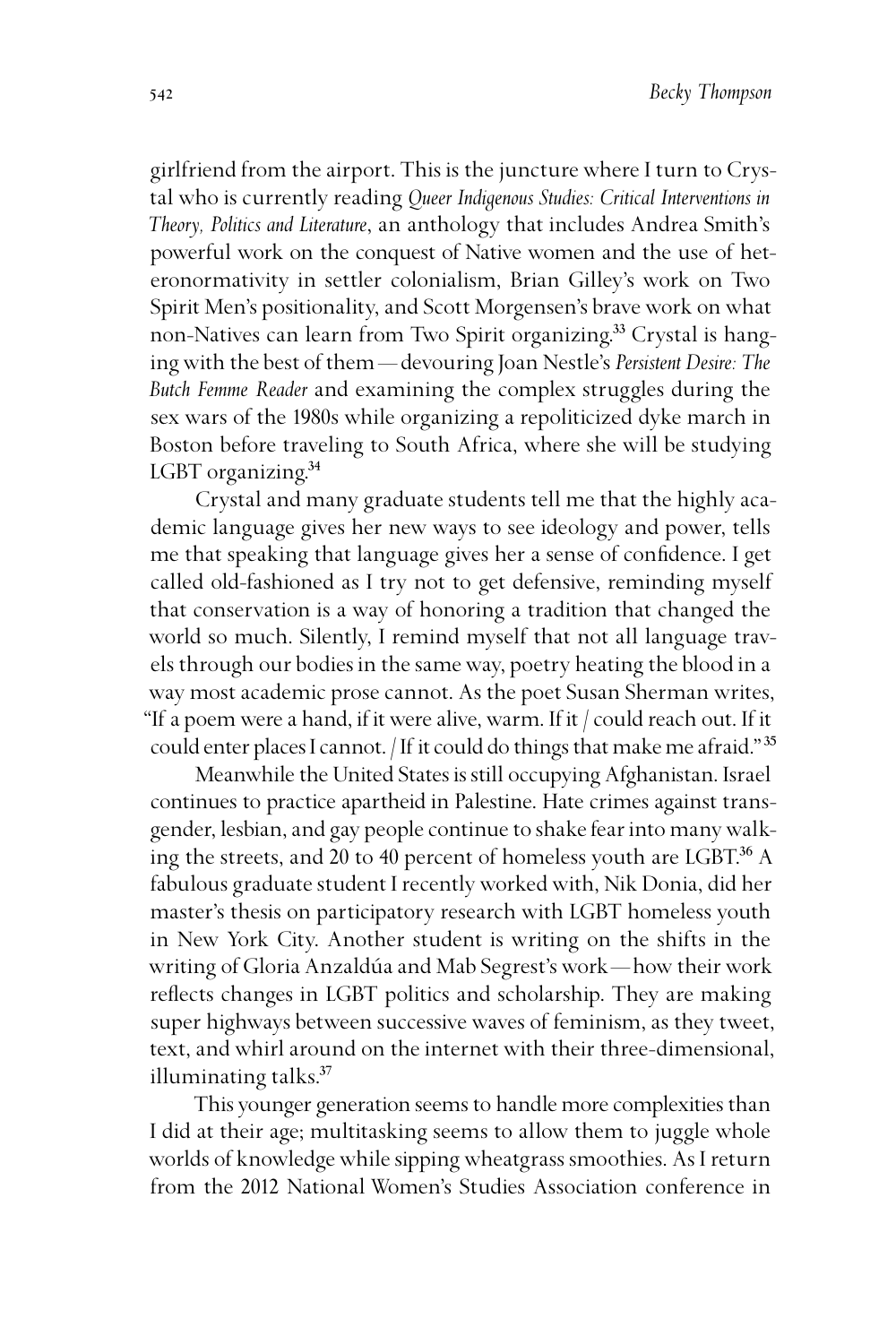Oakland I marvel about a panel on "performing racialized sexuality," where three multidisciplinary scholars deliver thrilling talks on dance, sex, the blues, object intimacies, and the Great Migration.<sup>38</sup> All of the speakers offer exquisitely nuanced papers that urge us to keep desire alive. As I listen I am definitely eating my own words of concern about specialized language that I had neatly relegated to the postmodernist rhetoric pile. As my friend Diane Harriford says, "People of color have a long history of taking the master's language and creating beauty from it, making it into music, making it their own." $^{39}$ 

Reveling in the multiplicity of gender expressions represented at a single multiracial panel, my worry loosens about how, if any more letters get added to LGBTQI, we might as well just throw in the rest of the alphabet. I put aside my worry about what might happen if the identity "queer" is used so loosely that everybody is included, that everything and everyone can be deemed "queer." The earth suits we are all wearing let me know that identities are meant to be outgrown. The archive of feeling we all carry around makes a single identity, even multiple identities, seem pretty inadequate. As long as we somehow keep making room for desire, for beauty, for justice, I am on board.

In the middle of the night, before the light is blue, I find myself reaching for poetry that opens up, rather than closes down emotion, the sky, the heart, new intimacies; that gives us a way beyond supersize Coca-Cola and supersized wars, beyond the dumbing down of the electorate and the ramping up of violence; that keeps us singing to the wind, with a mambo beat, to new sound. To Cherríe Moraga's "The Welder," a poem I have turned to for thirty years now, I turn again.

We plead to each other, *we all come from the same rock we all come from the same rock* ignoring the fact that we bend at different temperatures that each of us is malleable up to a point.

Yes, fusion *is* possible but only if things get hot enough all else is temporary adhesion, patching up.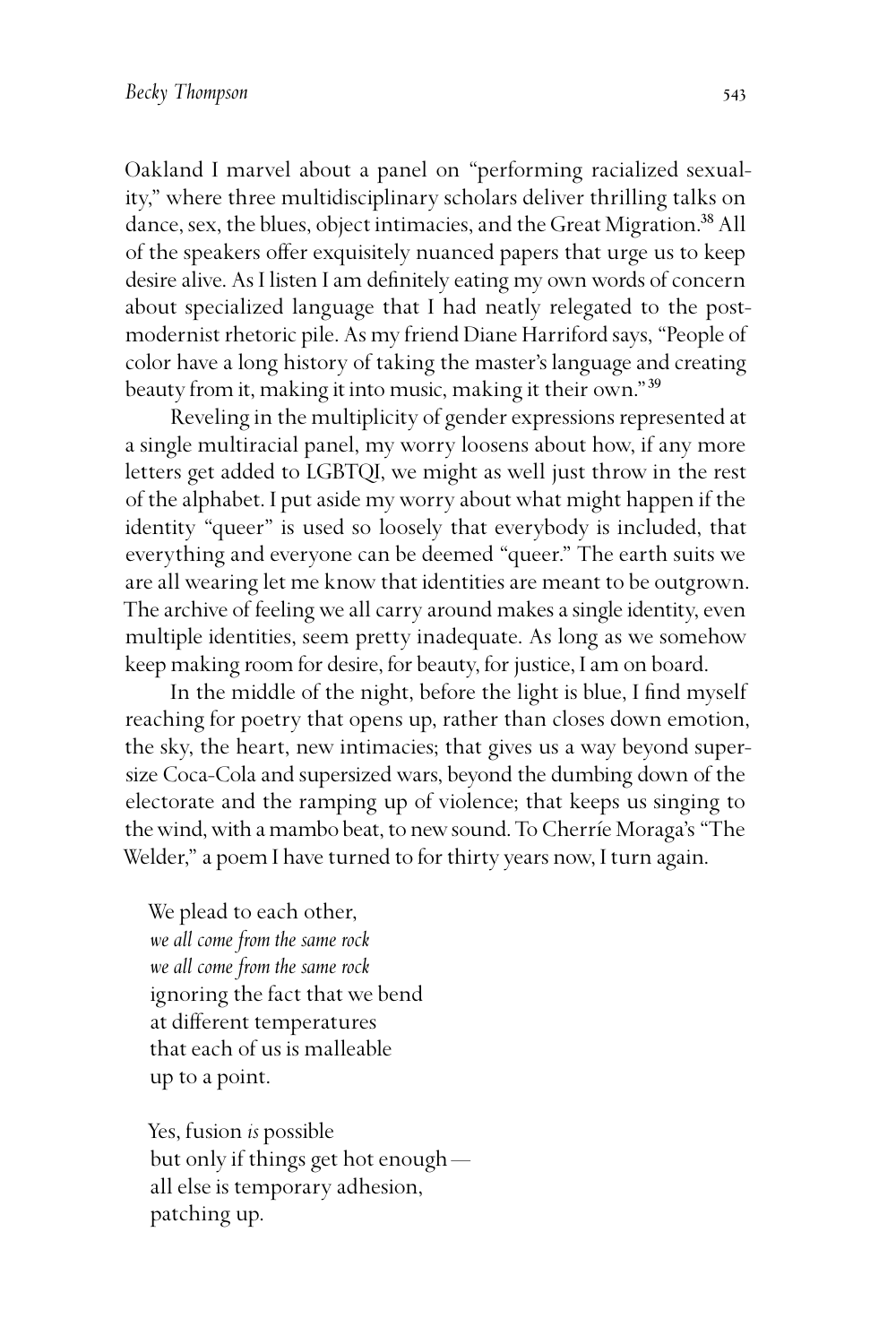It is the intimacy of steel melting into steel, the fire of our individual passion to take hold of ourselves that makes sculpture of our lives, builds buildings.

And I am not talking about skyscrapers, merely structures that can support us without fear of trembling.<sup>40</sup>

Lately though, I wonder if trembling sometimes might be okay. Maybe as we bend, we tremble. Maybe as we tremble we grow. Maybe.

## *Postscript*

It's November now, two years since the first stacking of books. My daughter and I recently went to the memorial service for Adrienne Rich in Boston, organized by several members of the original New Words collective that kept that lifesaving bookstore afloat far longer than most feminist bookstores in the United States. Many women in the audience have short, sparkling gray hair now, almost none wearing make-up, Robin Becker in bright red pants, Kate Rushin calming and exciting the audience at the same time, Alison Bechdel delivering one of the smartest, sexiest, most learned, most emotionally brave talks I have ever heard, a deeply personal tribute to Rich's passion delivered with an erotic energy that filled the room. Crystal gravitated toward Bechdel, no surprise, thinking she is younger than she is. "She just seemed so with it," Crystal tells me. I tell her I was reading Bechdel's *Dykes to Watch Out For before she was born.*<sup>41</sup> Beauty lies in the moment between us, a second-generation lesbian mother-daughter glance.

A reviewer for this article asks about my title, wondering if "way before the word" makes sense since poetry (and comic strips) —both depend upon words —are the common dimensions of this essay. Meanwhile, I listen to the birds that began sounding alarms two days before Hurricane Sandy, which closed down the schools in Boston and brought much destruction farther down the coast; hummingbirds,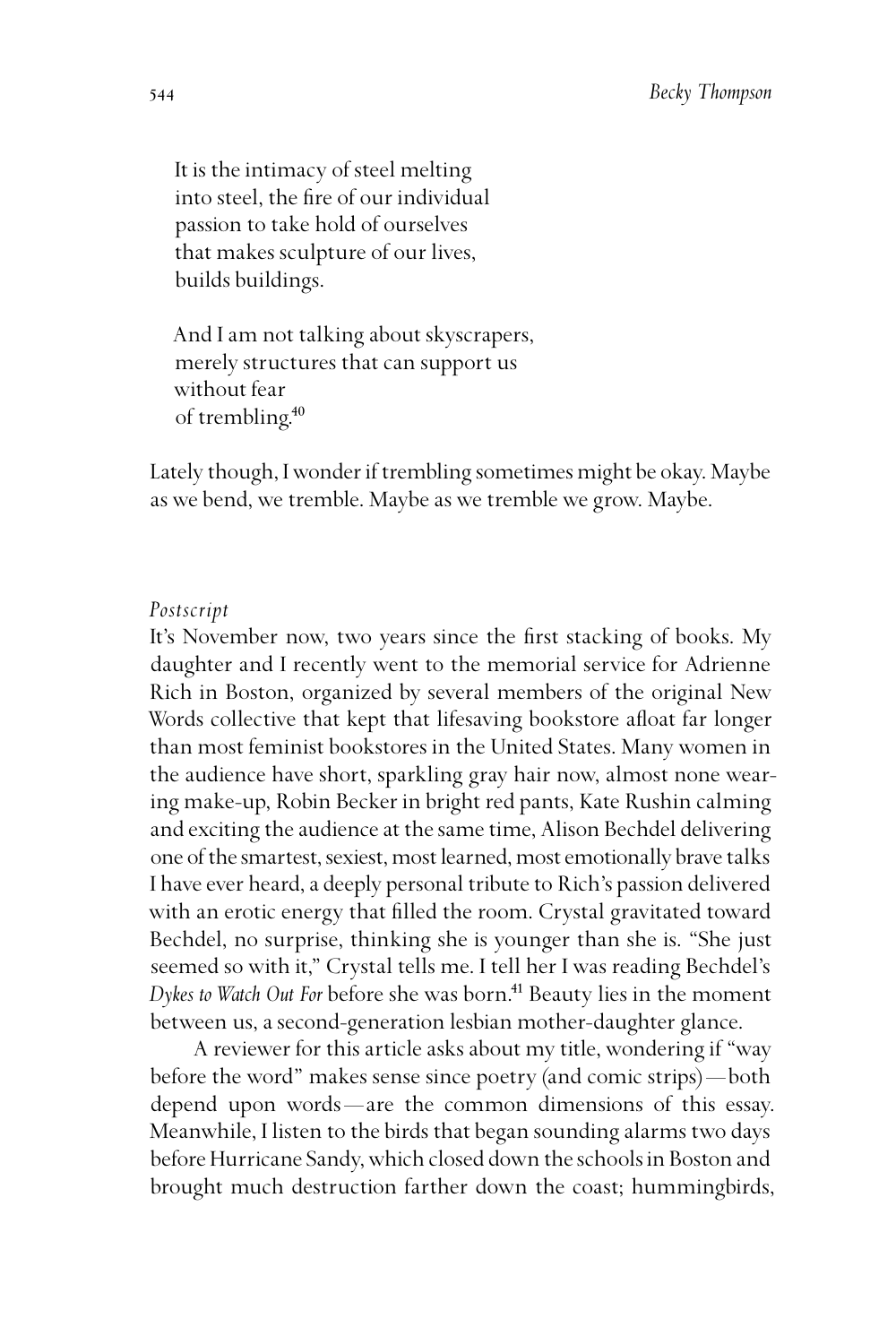wrens, loons, and whippoorwills; the steeples that press up through the water during a hurricane; the reach-to-the sky rock formations at the Garden of the Gods in Colorado; the cellist whose face filled with rapture as he played for thousands before the Dalai Lama spoke in Boston. The birds, rocks, and instruments all know a world before words. Our bodies know a world before and after words too. I think about Audre Lorde's wise title, "The Marvelous Arithmetics of Distance," and the deep, working relationship between Rich and Lorde, making many of each other's poems more embodied in the process.<sup>42</sup> Now, both in a place before and after words. Leaving us such beauty. And a world in such need.

## **NOTES**

The author would like to thank Kate Rushin for granting me permission to include "The Bridge Poem" in its entirety, Suheir Hammad for allowing me to include the opening to "First Writing Since," Joy Harjo for permission to include lines from "She Had Some Horses," and Cherríe Moraga for permission to include a portion of "The Welder." Thank you to Peg McAdam for her electric reading of the text, her many suggestions, and for finding what had been oh-so-hidden in me. Thank you to Nicole Pecorella and Nik Donia. Thank you to Sadhana Bery for asking me to be part of her tribute to Penn Reeve and to my daughter for being her marvelous, gutsy self.

- 1. Cherríe Moraga, "Refugees of a World on Fire," in *This Bridge Called My Back: Writings by Radical Women of Color*, eds. Cherríe Moraga and Gloria Anzaldúa (New York: Kitchen Table: Women of Color Press, 1983), foreword from the second edition. See also Lillian Faderman, ed., *Chloe Plus Olivia: An Anthology of Lesbian Literature from the Seventeenth Century to the Present* (New York: Viking, 1994); Paula Gunn Allen, *Sacred Hoop: Recovering the Feminine in American Indian Traditions* (Boston: Beacon, 1986); Adrienne Rich, *Blood, Bread and Poetry* (New York: Norton, 1986).
- 2. A few caveats about terminology. Much of what I refer to in this essay comes from a period when the terms "lesbian" and "gay men" were chosen words, in place of the medicalized "homosexual." Through the 1990s, many of us didn't yet use the term "queer" in a positive way. I, for one, was hesitant about that term because, for example, when delivering a talk on the multiracial roots of the gay and lesbian movement at Wesleyan University (in the mid-1990s), I watched as the faces of two gay elders sitting in the front fell and saddened when one of the young people in the back of the auditorium used the word "queer" to describe himself. At that time, I went the way of the elders, out of respect. Since then, the term has become so frequently used, reclaimed, and embraced that I am hoping it doesn't carry the sting older people once felt. In this essay, I try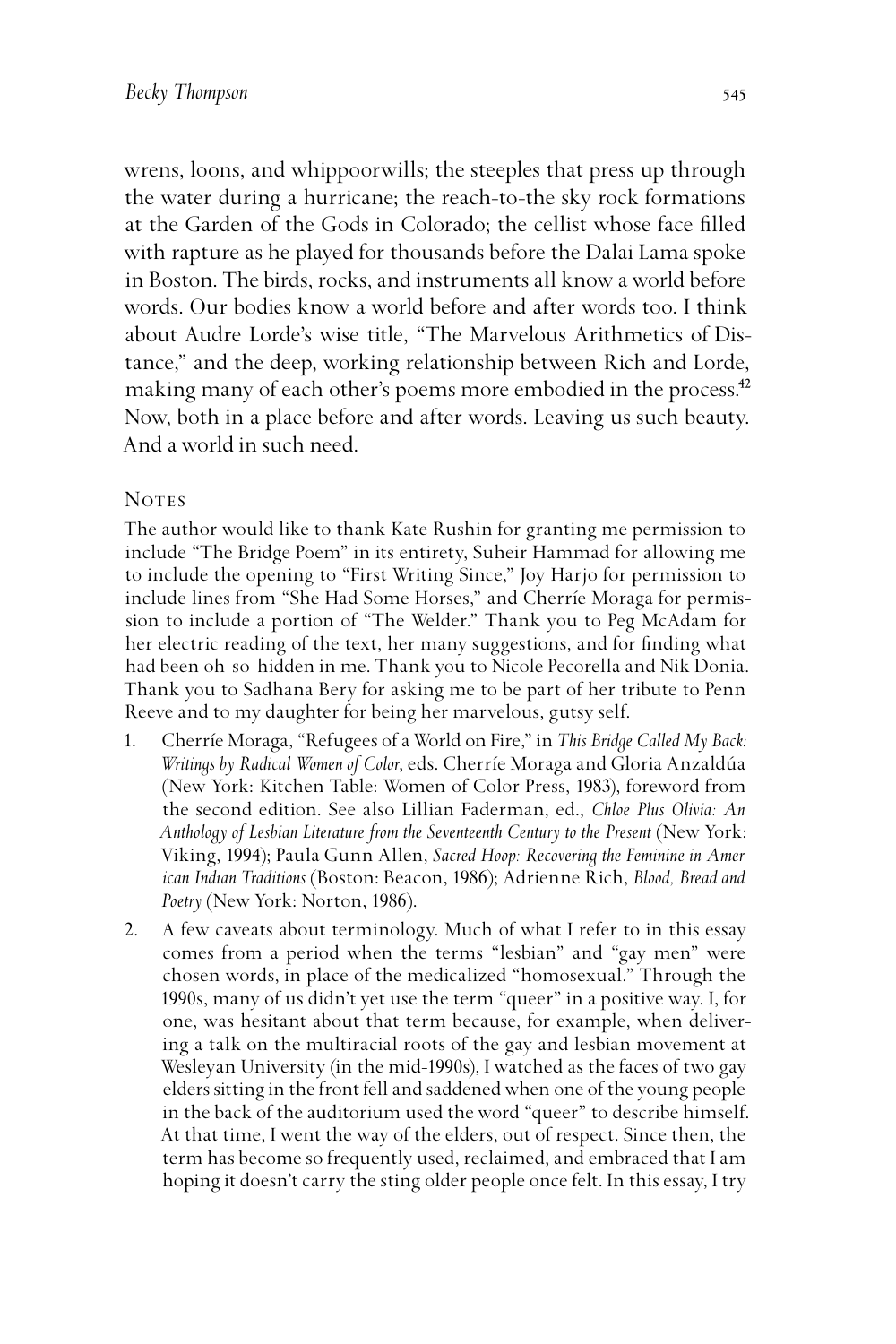to use the terms people choose for themselves while using "queer" as an umbrella term —in the title and elsewhere. Similarly, the term "transgender" was not part of a common vocabulary during early multiracial feminism (late 1970s, early 1980s) even as Leslie Feinberg and others were making vital space for such consciousness. See Leslie Feinberg, *Stone Butch Blues* (Los Angeles: Alyson Books, 2003).

- 3. Audre Lorde, *Sister Outsider* (New York: Crossing Press, 1996). "The Master's Tools Will Never Dismantle the Master's House" is the title of the essay on pages 110-13; "The Transformation of Silence into Language and Action" is the title for the essay on pages 40 –44. See also Essex Hemphill, ed., *Brother to Brother: New Writings by Black Gay Men* (Boston: Alyson, 1991); Urvashi Vaid, *Virtual Equality: The Mainstreaming of Gay and Lesbian Liberation* (New York: Anchor Books, 1995); and Barbara Smith, ed., *Home Girls: A Black Feminist Anthology* (New York: Kitchen Table/Women of Color Press, 1983).
- 4. Crystal Rizzo, "All for One, One for All: An Indigenous Feminist Analysis of Native American and Palestinian Hip Hop" (master's thesis, Simmons College, 2011).
- 5. "We who believe in freedom cannot rest" are lyrics from Sweet Honey in the Rock's "Ella's Song." Lorraine Bethel, "What Chou Mean *We*, White Girl, Or, the Cullud Lesbian Feminist Declaration of Independence (Dedicated to the Proposition that All Women are Not Equal, i.e., Identically Oppressed)," *Conditions: The Black Women's Issue* 5, no. 2 (Autumn 1979).
- 6. The term "earth suits" was first introduced to me by Mohican activist Don Coyhis, founder of the White Bison Center of wellness and sobriety, facilitator of the "Wellbriety Journey for Forgiveness" (a restorative justice journey to former Indian boarding schools throughout the United States), and author of several books including *The Red Road to Wellbriety: In the Native Way* (Colorado Springs, CO: White Bison, 2002).
- 7. Joy Harjo, "She Had Some Horses," in her *She Had Some Horses* (New York: Thunder Mouth Press, 1983).
- 8. Laura Coltelli, ed., *Joy Harjo: The Spiral of Memory* (Ann Arbor: University of Michigan, 1996), 134.
- 9. Harjo, "She Had Some Horses."
- 10. Darlene Clark Hine, "Rape and the Inner Lives of Black Women in the Middle West: Preliminary Thoughts on the Culture of Dissemblance," in *Words of Fire: An Anthology of African American Feminist Thought*, ed. Beverly Guy-Sheftall (New York: New Press, 1995), 379 – 87
- 11. See Manning Marable, *Malcolm X: A Life of Reinvention* (New York: Viking, 2011).
- 12. *This Bridge Called My Back*; Barbara Smith, ed., *Home Girls: A Black Feminist Anthology* (New York: Kitchen Table: Women of Color Press, 1983).
- 13. Kate Rushin, "The Bridge Poem," in *This Bridge Called My Back*, xxi–xxii.
- 14. See also Kate Rushin, "The Black Back-Ups," "The Tired Poem: Last Letter from a Typical Unemployed Black Professional Woman," and "The Black Goddess," in *Home Girls*, 60–63, 255–59, and 328–30.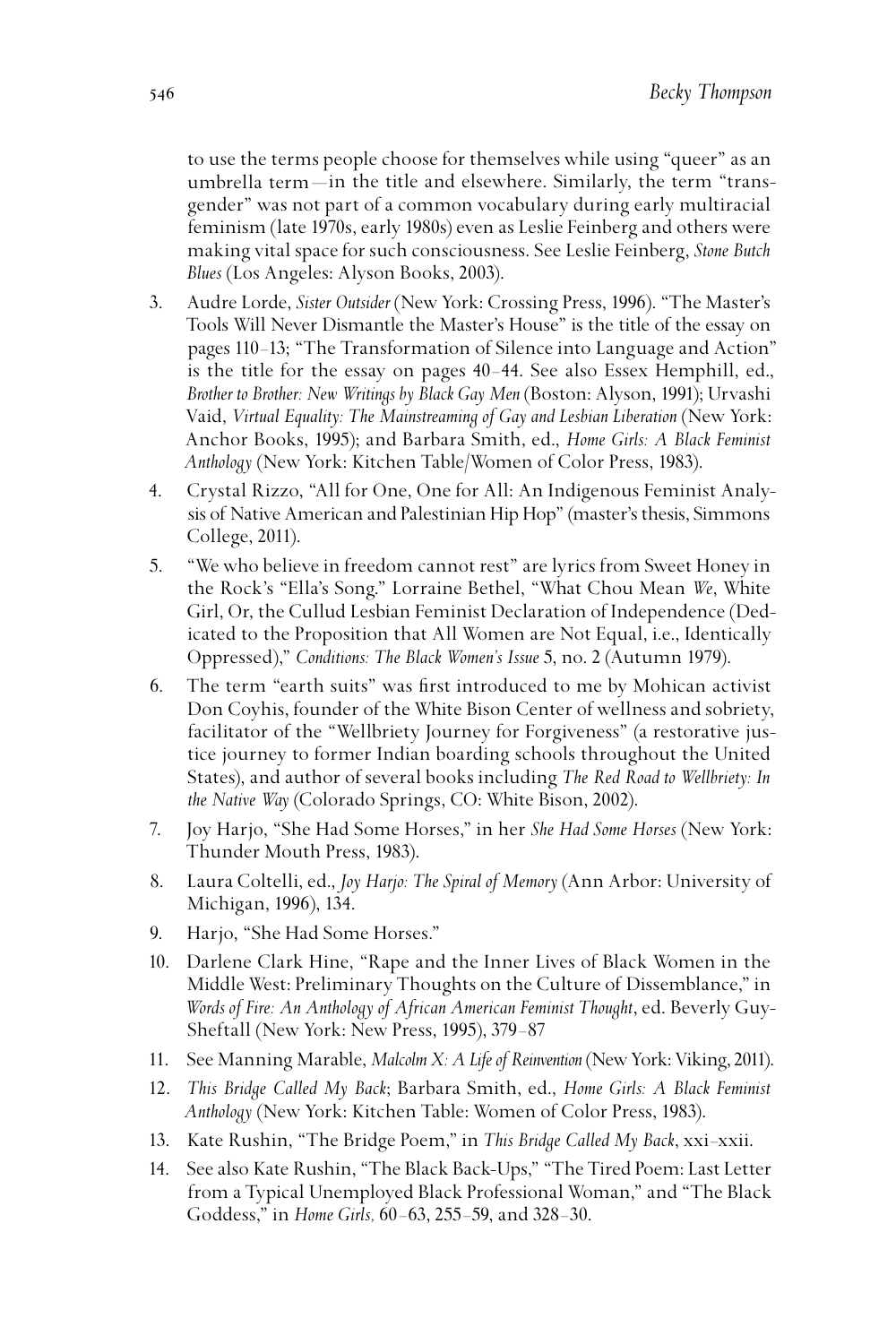- 15. Patricia Hill Collins, *Black Feminist Thought: Knowledge, Consciousness, and the Politics of Empowerment* (Boston: Unwin Hyman, 1990), 11.
- 16. Tamara Beauboeuf-Lafontant, *Behind the Mask of the Strong Black Woman: Voice and the Embodiment of a Costly Performance* (Philadelphia: Temple University Press, 2009).
- 17. Mitsuye Yamada, "Invisibility is an Unnatural Disaster: Reflections of an Asian American Woman," in *This Bridge Called My Back*, 35 –40.
- 18. Gloria Anzaldúa, "Speaking in Tongues: A Letter to Third World Women Writers," in *This Bridge Called My Back*, 165 –74.
- 19. The Combahee River Collective, "The Combahee River Collective Statement," in *Home Girls,* 274*.*
- 20. Although much of their shared writing did not come out until the 1990s, their strategizing, envisioning, and alliance-building began much earlier. One of my most precious memories was being with them at the Women Against Racism Conference in Iowa in 1986, as the two of them stayed up all night together, plotting an anticolonial, life-saving feminist revolution. For a well-known example of their shared work, see Jacqui M. Alexander and Chandra Talpade Mohanty, eds., *Feminist Genealogies, Colonial Legacies, Democratic Futures* (New York: Routledge, 1997).
- 21. Beth Brant, ed., *A Gathering of Spirit:Writings and Art by North American Indian Women* (Rockland, ME: Sinister Wisdom Books, 1984).
- 22. Pat Parker, "For the white person who wants to know how to be my friend," in *Making Face, Making Soul: Haciendo Caras*, ed. Gloria Anzaldúa (San Francisco: Aunt Lute Foundation Books, 1990), 297.
- 23. bell hooks, *Black Looks: Race and Representation* (Boston: South End Press, 1992); Wendy Rose, "The Great Pretenders: Further Reflections on Whiteshamanism," in *The State of Native America: Genocide, Colonization, and Resistance,* ed. M. Annette Jaimes, (Boston: South End Press, 1992), 403 –23.
- 24. Formed in Boston in the late 1980s, the Dark Room Collective, a community of Black writers, poets, and musicians that included Thomas Sayers Ellis, Major Jackson, Natasha Tretheway, and Kevin Young, among others, was one of the many precursors to the transformational Cave Canem African American writers' workshop, founded in 1996 by Toi Derricotte and Cornelius Eady, which has been a wellspring for Black poetry over the last fifteen years.
- 25. Becky Thompson, *Zero is the Whole I Fall into at Night* (Charlotte, NC: Main Street Rag Publishing, 2011), 68.
- 26. For a brave and compelling documentary on this period in the history of organizing to stop AIDS/HIV in the United States, see *How to Survive a Plague*, written and directed by David Frances (Sundance Selects, 2012).
- 27. Essex Hemphill speaking at the Black Nations? Queer Nations? conference, New York City, 1995. The speech can be seen in the film by Shari Frilot, *Black Nations/Queer Nations?*, distributed by Third World Newsreel, 1995.